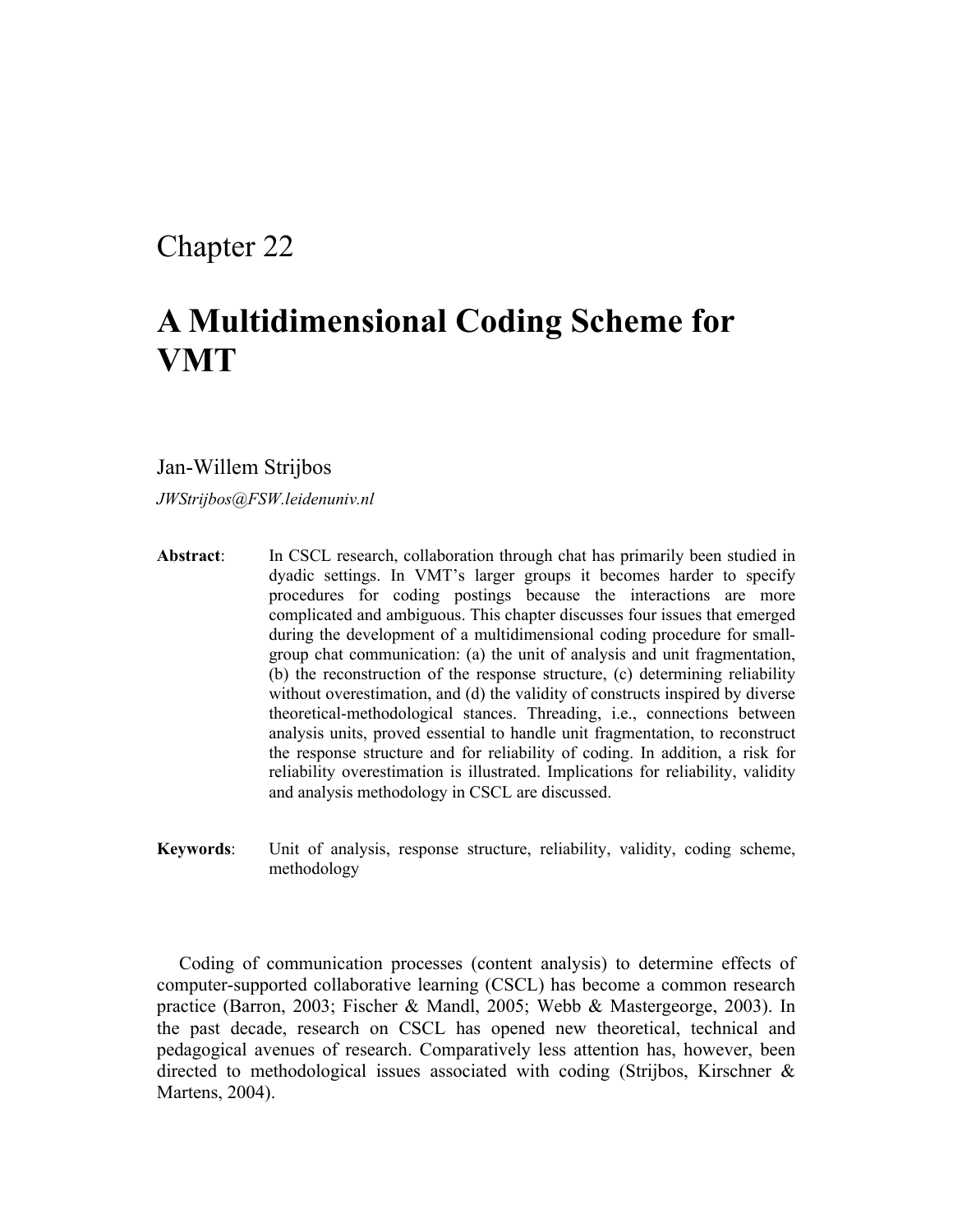Early attempts to analyze communication in computer-supported environments focused on counting messages to determine students' participation, and on mean number of words as an indicator for the quality of messages. Later, methods like "thread-length" analysis and "social network analysis" expanded this surface-level repertoire. Now the CSCL research community agrees that surface methods can provide a useful initial orientation, but believes that more detailed analysis is needed to understand the underlying mechanisms of group interaction.

Content analysis is widely applied in collaborative learning research (Barron, 2003; Gunawardena, Lowe & Anderson, 1997; Schellens & Valcke, 2005; Strijbos et al., 2006; Weinberger, 2006). Communication is segmented into analysis units (utterances), coded and their frequencies used for comparisons and/or statistical testing. Increasingly, collaborative learning studies are moving to a mixed-method strategy (Barron, 2003; Hmelo-Silver, 2003; Strijbos, 2004) and new techniques are being combined with known ones, such as multilevel modeling of content analysis data (Chiu & Khoo, 2003; Cress, 2008).

At present, however, the number of studies reporting on the specifics of an analysis method in detail is limited. With respect to content analysis this is highlighted by how many citations still reference Chi (1997), whose article was until recently the most cited article regarding the methodological issues involved. Within the CSCL community an academic discourse is gradually developing on issues such as analysis scheme construction, comparability and re-use (De Wever et al., 2006), unit of analysis (Strijbos et al., 2006) and specific processes like argumentative knowledge construction (Weinberger, 2006)—but many issues remain.

### **Background**

This chapter reports on an attempt to use coding under circumstances that may be typical in CSCL research, but where coding has not generally been applied. The reported work with the coding scheme was conducted at the end of the first year of the VMT Project.

The theory behind our research focuses on group processes and the meaning making that takes place in them, as elaborated by Stahl (2006a; Stahl, Koschmann & Suthers, 2006). The theory recommends ethnomethodologically-informed conversation analysis as the most appropriate analysis methodology, but we wanted to try to apply a coding approach as well. Coding is most frequently used to compare research groups under controlled experimental conditions with well-defined dependent variables; we wanted to use coding to help us explore initial data where we did not yet have explicit hypotheses. Coding is often used in cases of face-to-face talk (e.g., in a classroom) or between communicating dyads; we were interested in online text-based synchronous interaction within small groups of three to five students. Educational and psychological research using coding generally takes utterances or actions of individuals as the unit of analysis; we wanted to focus on the small group as the unit of agency and identify group processes. In undertaking our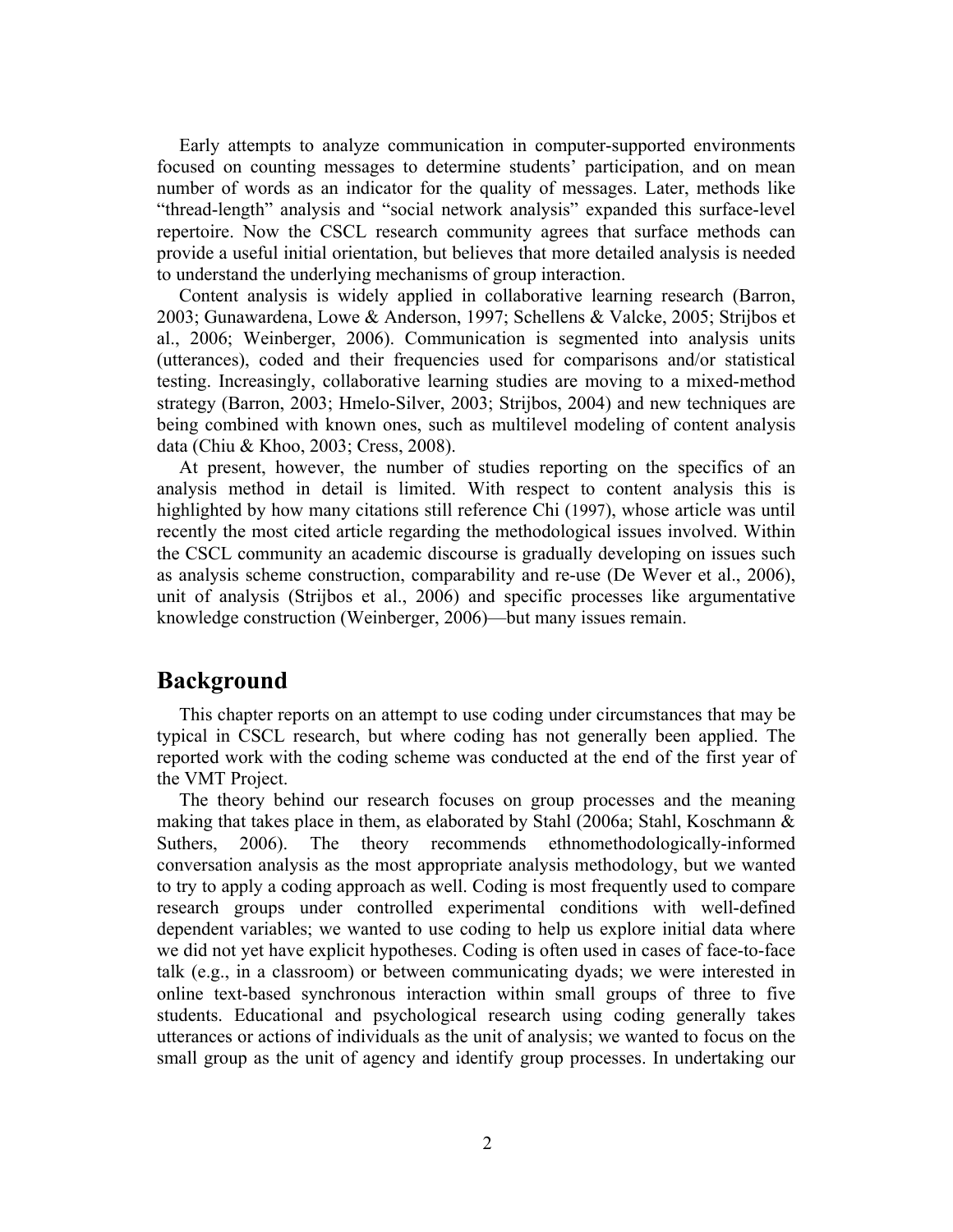inquiry into the use of coding under these circumstances, we strove for both reliability and validity.

We wanted to understand what was happening in the chats along a number of dimensions. We wanted insights that would help us to develop the environment and the pedagogical approach. In particular, we were interested in how students communicated, interacted and collaborated. We were also interested in how they engaged in math problem solving as a group. So we drew upon coding schemes from the research literature that addressed these dimensions while developing the VMT coding scheme. In this chapter, we take a close look at both reliability and validity of the coding scheme.

# **VMT Coding Scheme**

The VMT coding scheme can be characterized as a multidimensional coding scheme. Multidimensional coding schemes are not a novelty in CSCL research, but they are often not explicitly defined. Henri (1992) distinguishes five dimensions: participation, social, interactive, cognitive and meta-cognitive. Fischer, Bruhn, Gräsel & Mandl (2002) define two dimensions: the content and function of utterances (speech acts). Finally, Weinberger & Fischer (2006) use four dimensions: participation, epistemic, argument and social. These studies assign a single code to an utterance, or they code multiple dimensions that differ in the unitization grain size (i.e., message, theme, utterance, sentence, etc.).

The first step in the development of the coding scheme was to determine the unit of analysis; its granularity can affect accuracy of coding (Strijbos et al., 2006). We decided to use the chat line as the unit of analysis mainly because it is defined by the user. It allowed us to avoid segmentation issues based on our (researcher) view. We empirically saw that the chat users tended to only *do* one thing in a given chat line. Exceptions requiring a separate segmentation procedure were rare and too insubstantial to affect coding. We decided to code the entire log, including automatic system-generated entries. In contrast to other multidimensional coding schemes unitization is the same for all dimensions: a chat line receives either a code or no code in each dimension—this allows for combinations of dimensions and expands the analytical scope.

We decided to separate communicative and problem-solving processes and conceptualized these as independent dimensions. Our initial scheme consisted of the conversational thread (who replies to whom), the conversation dimension based on (Beers et al., 2005; Fischer et al., 2002; Hmelo-Silver, 2003), the social dimension based on (Renninger & Farra, 2003; Strijbos, Martens et al., 2004), the problemsolving dimension based on (Jonassen & Kwon, 2001; Polya, 1945/1973), the mathmove dimension based on (Sfard & McClain, 2003) and the support dimension (system entries and moderator utterances).

Then we spent the summer trying to apply these codes to ten chats that we had logged in Spring 2004. Naturally, we wanted our coding to be reliable, so we checked on our inter-rater reliability as we went along. Problems in capturing what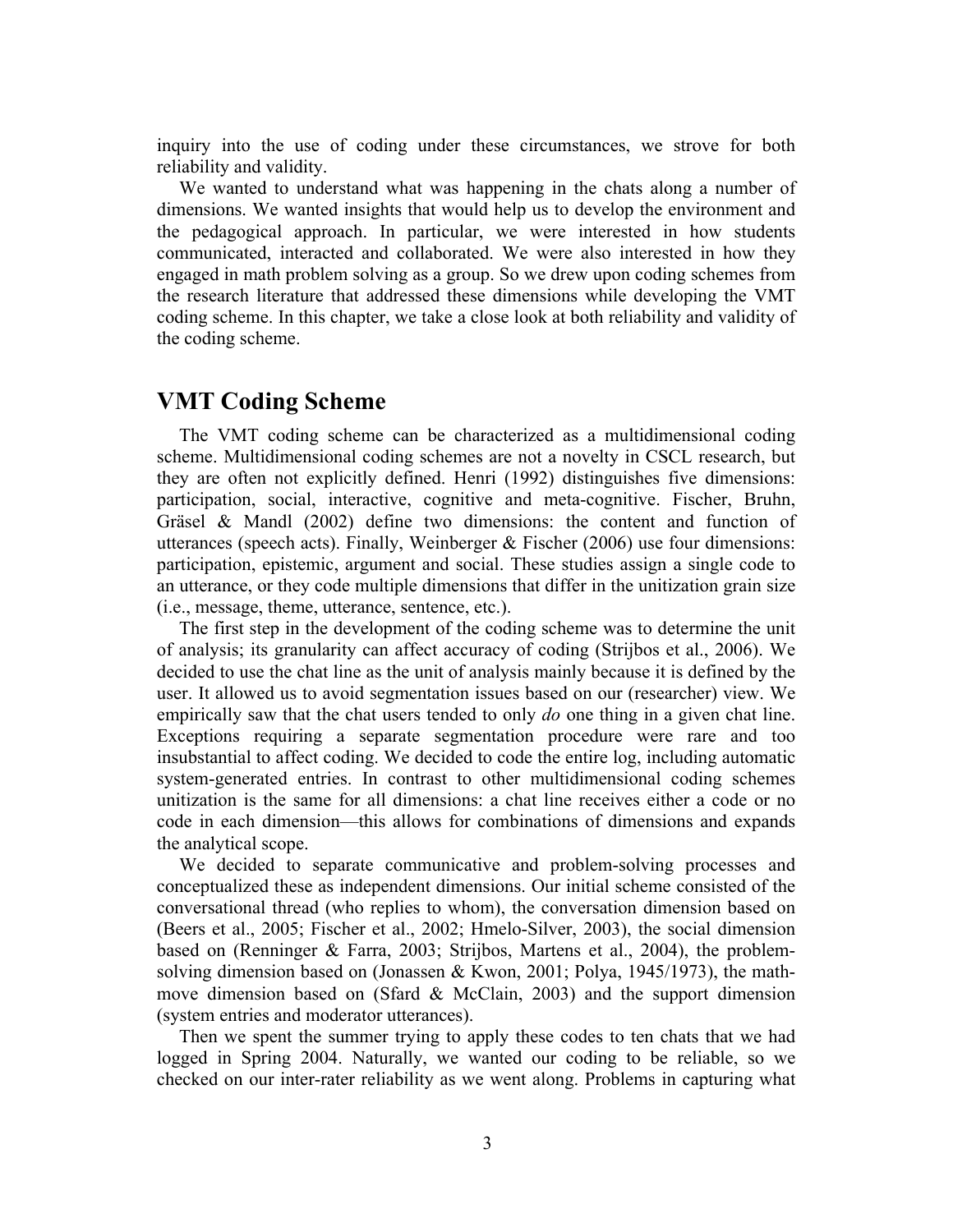was taking place of interest in the chats and in reaching reliability led us to gradually evolve our dimensions. As the dimensions became more complicated with subcodes, it became clear that some of them should be split into new dimensions. We ended with the dimensions in Table 22-1, and the additions during calibration trials have been italicized (the math move and support dimension are not discussed in the remainder of this chapter and therefore not shown).

It turned out that it was important to conduct the coding of the different dimensions in a certain order, and to agree on the coding of one dimension before moving on to consider others. In particular, determining the threading of chat in small groups is fundamental to understanding the interaction. For the participants, confusion about the threading of responses by other participants can be a significant task and source of problems (see Chapter 21). For researchers, the determination of conversational threading is the first step necessary for analysis (see Chapter 20). Agreement on the threading by the coders establishes a basic interpretation of the interaction. Then, individual utterances can be assigned to codes in a reliable way. In addition, we were interested in the math problem solving. So we also determined the threading of math argumentation, which sometimes diverged from the conversational threading, often by referring further back to previous statements of math resources that were now being made relevant. Determining the problem-solving threading required an understanding of the math being done by the students, and often involved bringing math expertise into the coding process.

In this chapter, we focus on four issues that emerged in our attempt to apply a coding scheme in preliminary stages of CSCL research:

- (a) We tried to use the natural unit of the chat posting as our *unit for coding*. This rarely led to problems with multiple contents being incorporated in a single posting, but rather with a single expressive act being spread over multiple postings.
- (b) The reconstruction of the chat's *response structure* was an important step in analyzing a chat. We developed a conversation thread and a problem-solving thread to represent the response structure.
- (c) The goal of acceptable reliability drove the evolution of the coding scheme. The calculation of *reliability* itself had to be adjusted to avoid overestimation for sparsely coded dimensions.
- (d) Irrespective of reliability we wanted to take advantage of the diverse theoretical-methodological stances within the VMT research team that best reflected behaviors of collective interest (*validity*).

# **Unit Fragmentation and Response Structure Reconstruction**

We started with the calibration of the conversation dimension and combined this with threading in a single analysis step, but quickly discovered that *threading* actually consisted of two issues namely *unit fragmentation* and *reconstruction of the response structure*. Unit fragmentation refers to fragmented utterances by a single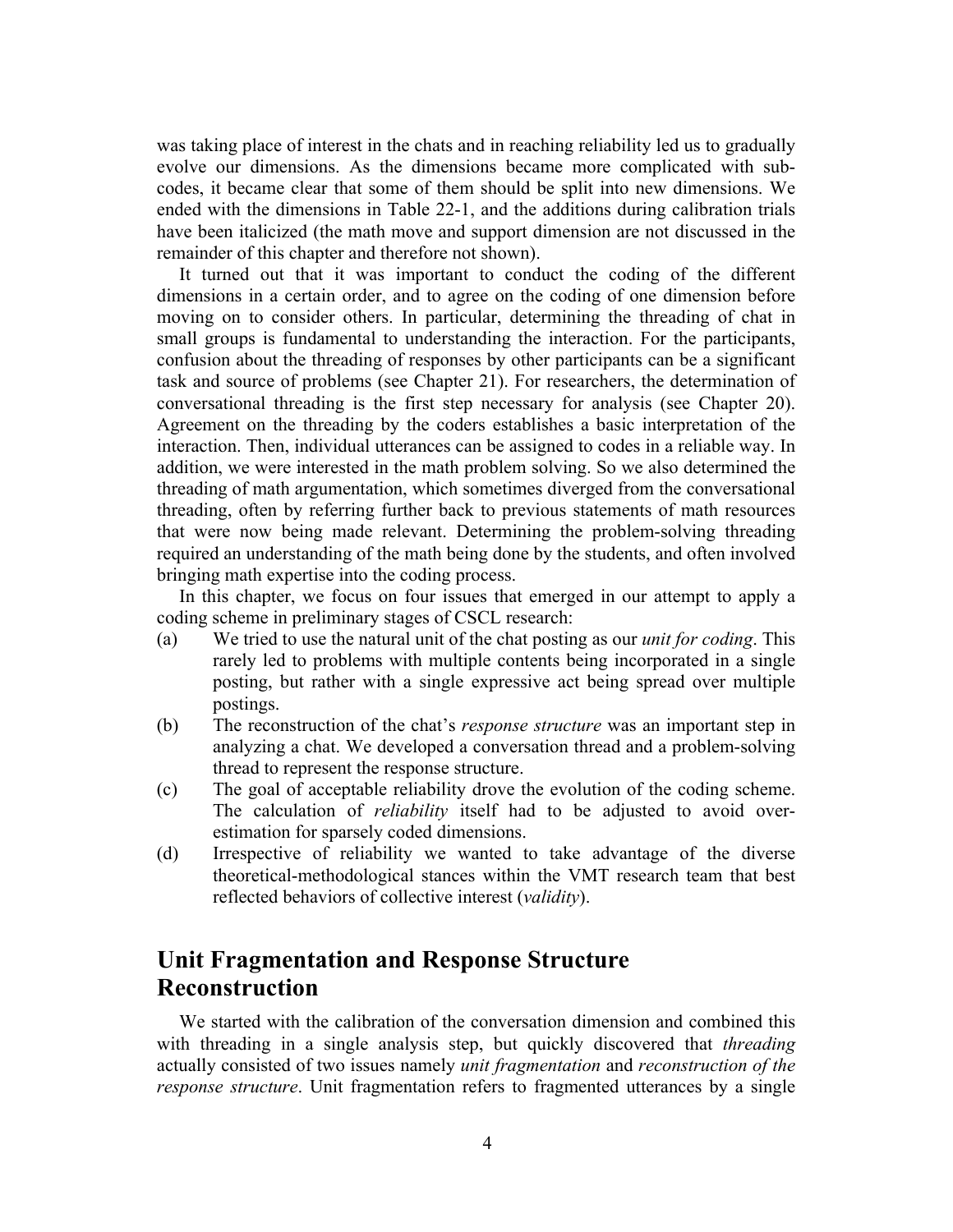author spanning multiple chat lines. These fragments make sense only if considered together as a single utterance. Usually, one of these fragments is assigned a conversational code revealing the conversational action of the whole statement, and the remaining fragments are tied to the special fragment by using "setup" and "extension" codes. This reduces double coding. Log 22-1 provides an example of both codes: line 155 is an extension to 154 and together they are a "request" and line 156 is a setup to line 158 forming a "regulation".

| Step 1         | Step 2                    | Step 3            | Step 4           | Step 5          |
|----------------|---------------------------|-------------------|------------------|-----------------|
| C-thread       | Conversation              | Social            | PS-thread        | Problem Solving |
| Reply to $U_i$ | No code                   | Identity self     | Connect to $U_i$ | Orientation     |
|                | <i>State</i>              | Identity other    |                  | Strategy        |
|                | Offer                     | Interest          |                  | Tactic          |
|                | Request                   | Risk-taking       |                  | Perform         |
|                | Regulate                  | Resource          |                  | Result          |
|                | Repair typing             | <b>Norms</b>      |                  | Check           |
|                | Respond, more general     | Home              |                  | Corroborate/    |
|                | than the codes below that |                   |                  | counter         |
|                | are tied to problem       |                   |                  |                 |
|                | solving:                  |                   |                  |                 |
|                | Follow                    | School            |                  | Clarify         |
|                | Elaborate                 | Collaborate group |                  | Reflect         |
|                | Extend                    | Collaborate       |                  | Restate         |
|                |                           | individual        |                  |                 |
|                | Setup                     | Sustain climate   |                  | Summarize       |
|                | Agree                     | Greet             |                  |                 |
|                | Disagree                  |                   |                  |                 |
|                | Critique                  |                   |                  |                 |
|                | Explain                   |                   |                  |                 |

*Table 22-1. VMT coding steps (italic signals addition during calibration).*

CSCL research on chat technology previously mainly focused on dyadic interaction (e.g., research on argumentation; Andriessen, Baker & Suthers, 2003), which poses few difficulties to determine who responds to whom. In contrast, the VMT's small-group chat transcripts revealed that the chain of utterances was problematic. A discussion forum uses a threaded format that automatically inserts a response to a message as a subordinate object in a tree structure, and in a similar vein, a prefix is added to the subject header of an e-mail reply. Current chat technology has no such indicators identifying the chain of utterances. Moreover, while there is no confusion about the intended recipient in a dyadic setting (the other actor), students in small groups often communicate simultaneously, making it easy to loose track of to whom they should respond. Coding small-group conversation in a chat required the reconstruction of the response structure as shown in Log 22-1.

*Log 22-1.*

| Line | Time    | Delav | Name       | <b>Utterance</b>  |     |     | TA  |
|------|---------|-------|------------|-------------------|-----|-----|-----|
| 154  | 7:28:03 | 0:15  | <b>AME</b> | How about you fir |     |     |     |
| 155  | 7:28:35 | 0:32  | AME        | Do you agree      | 154 | 154 | 154 |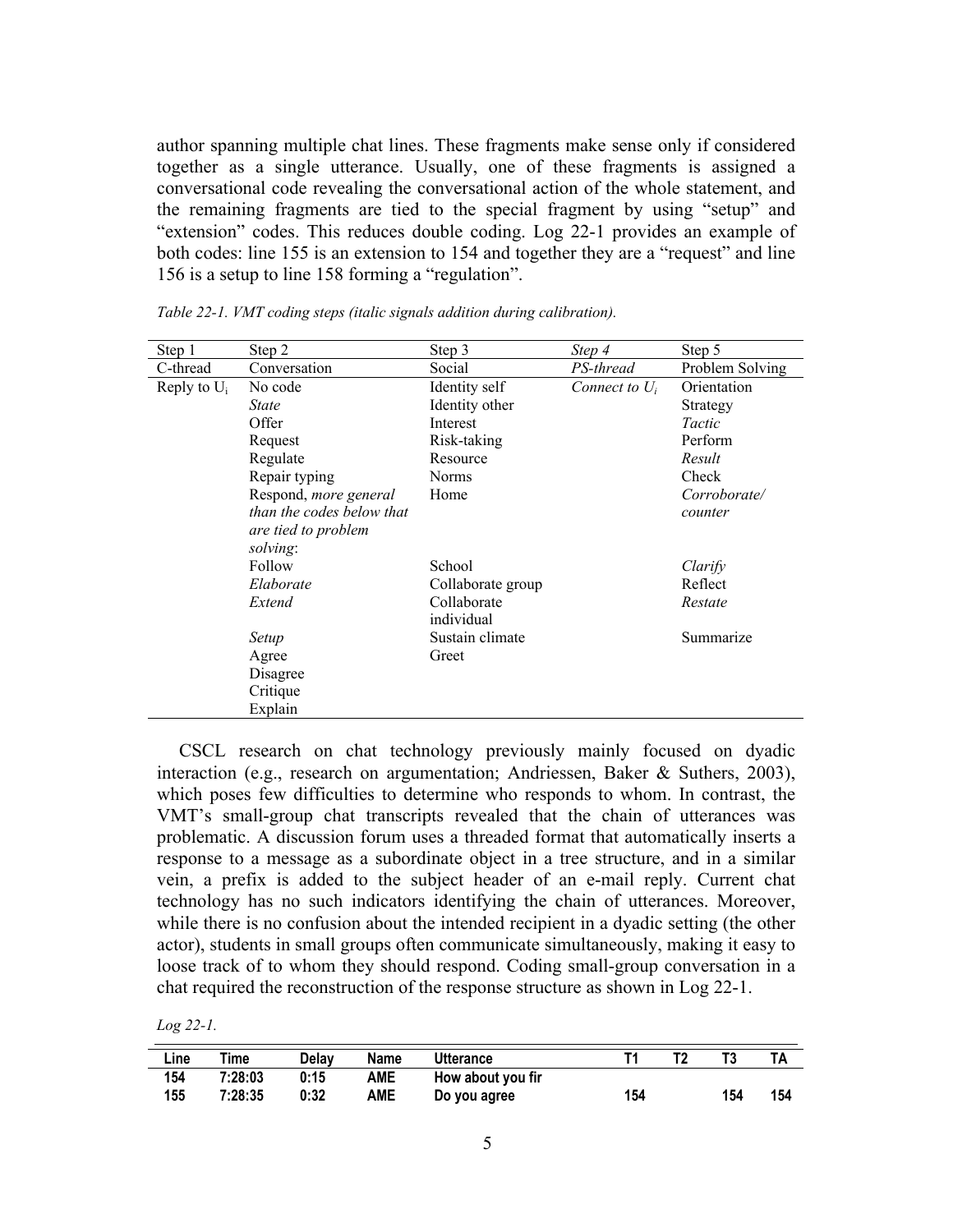| 156 | 7:28:50 | 0:15 | <b>AME</b> | nvm                                                 |     |     |     |     |
|-----|---------|------|------------|-----------------------------------------------------|-----|-----|-----|-----|
| 157 | 7:28:55 | 0:05 | <b>MCP</b> | I used cos(22.5) instead of<br>.924. Got 4.2498ish  | 151 | 153 | 153 | 153 |
| 158 | 7:28:55 | 0:00 | <b>AME</b> | lets go on                                          | 156 | 156 | 156 | 156 |
| 159 | 7:29:16 | 0:21 | <b>AME</b> | Its close enough                                    | 157 | 157 | 157 | 157 |
| 160 | 7:29:22 | 0:06 | <b>AME</b> | How about 4.25?                                     |     |     | 157 | 157 |
| 161 | 7:29:53 | 0:31 | <b>MCP</b> | l guess use 4.6^ - 4.25^ to<br>get BV <sup>^2</sup> | 160 | 160 |     | 160 |
| 162 | 7:30:03 | 0:10 | <b>AME</b> | ya                                                  | 161 | 161 | 161 | 161 |
| 163 | 7:30:05 | 0:02 | <b>MCP</b> | Then 16 <sup>*</sup> that, again                    |     | 161 | 161 | 161 |
| 164 | 7:31:03 | 0:58 | <b>AME</b> | I got 1.76 or so                                    |     |     | 161 |     |
| 165 | 7:31:09 | 0:06 | <b>MCP</b> | <b>ves</b>                                          | 164 | 164 | 164 | 164 |
| 166 | 7:31:28 | 0:19 | AME        | So the perimeter should be                          |     | 164 | 164 | 164 |
|     |         |      |            | 28.16                                               |     |     |     |     |
| 167 | 7:31:44 | 0:16 | <b>FIR</b> | ye!                                                 | 166 | 164 | 166 | 166 |
| 168 | 7:31:51 | 0:07 | <b>FIR</b> | *YES!                                               | 167 | 167 | 167 | 167 |

**T1 = Thread coder 1, T2 = Thread coder 2, T3 = Thread coder 3, TA = Agreed after discussion.**

Delay between utterances proved to be important. For example, lines 157 and 158 fully overlap (no delay) and the delay between lines 166 and 167 of 16 seconds reveals that the short utterance of 167 is more likely to be connected to 166 than 164. Our reasoning is that it takes only a few seconds to type and submit this utterance, and if line 167 was intended as a response to line 164 this utterance would have appeared before or simultaneous with line 166.

Connecting utterances to handle unit fragmentation and to reconstruct the response structure is performed simultaneously, and referred to as *threading*. The threading is performed separately from the conversational coding, including assignment of extension and setup, because not all spanned utterance connections concern fragmentation. There is one infrequent exception of a spanned utterance in the shape of three fragments coded as "explain/critique" + "elaborate" + "extension", but this emphasizes that coding of extend and setup should be performed separately. In other words, threading only reconstructs connections between the user-defined chat lines that form (a) a fragment of a spanned utterance or (b) a response to a previous utterance, but the nature of the chat line is decided during coding and not during threading. It also highlights that coders should be familiar with the codes to ensure that they know which lines should be considered for threading because the conversational code depends on whether or not a thread is assigned.

Calibration trials for the problem-solving dimension revealed a similar need for the reconstruction of a problem-solving thread—to follow the co-construction of ideas and flow of problem-solving acts (e.g., proposing a strategy or performing a solution step)—prior to the coding of problem solving.

Calibration trials showed that threading is of utmost importance for the analysis of chat-based small-group problem solving and should be assigned prior to the (conversational) coding. In the next section we will discuss the reliability for threading and coding of three dimensions in detail, as their calculation presented additional methodological issues—more specifically the risk for reliability overestimation. In line with Strijbos *et al*. (2006) we address reliability stability by presenting two trials, each covering about 10% of the data.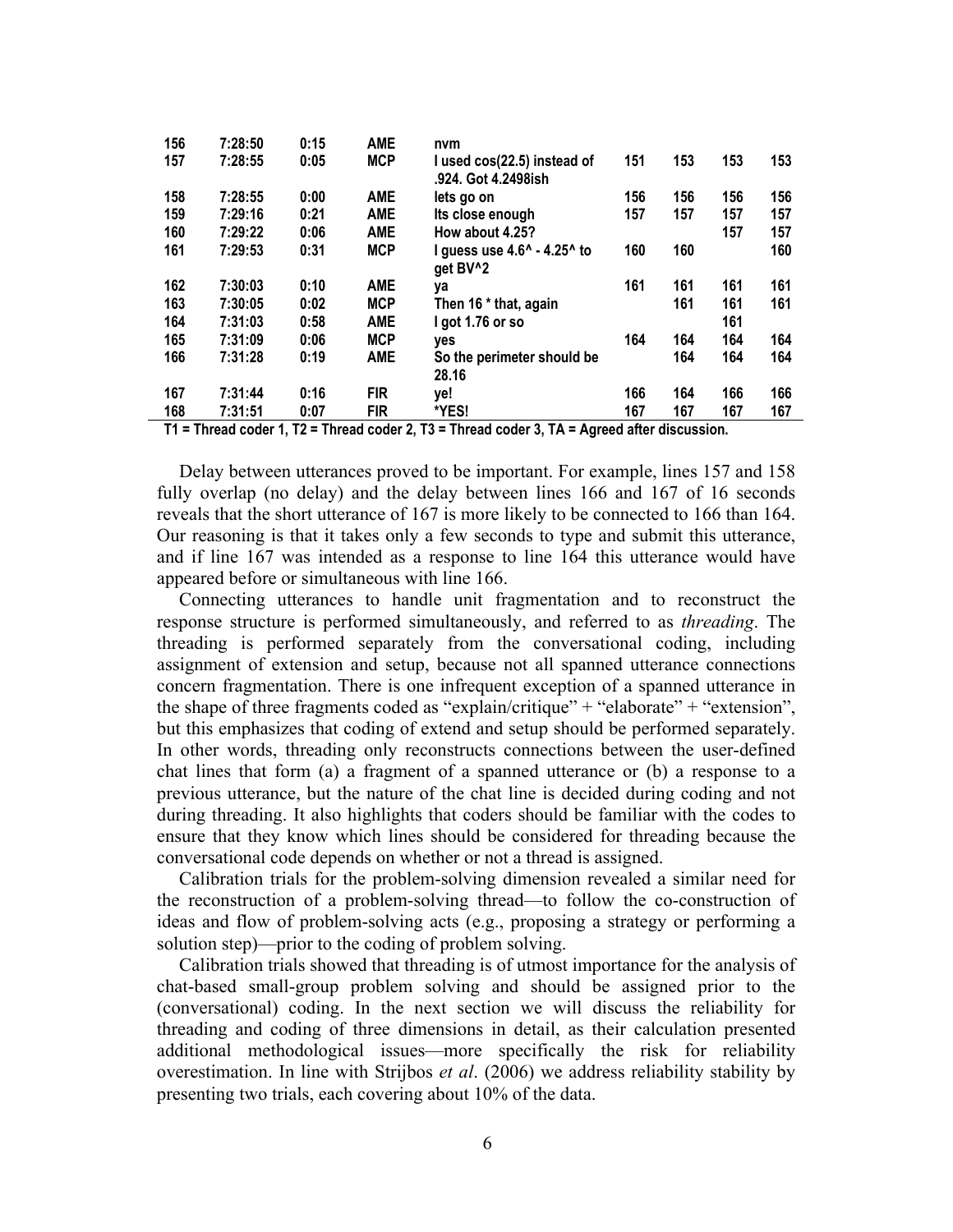# **Reliability of Threading, Coding and Reliability Overestimation**

#### **Reliability of Threading**

Threading is already a deep interpretation of the data and therefore a reliability statistic should be determined. The calculation of *threading reconstruction* reliability proved complicated, because coders can assign a thread indicator to a chat line or not, assign an indicator to the same chat line or to a different chat line. As a result, only a proportion agreement can be computed. We used three coders (author and two research assistants) and computed two indices for all possible coder dyads:

For the assignment of a thread or not by both coders (% thread);

• For the assignment of the same thread whenever both assigned a thread (% same).

Table 22-2 presents the results for both reliability trials for each pair of coders. The first trial (R1) consisted of 500 chat lines and the second trial (R2) consisted of 449 chat lines. The top of Table 22-2 presents the results for the conversational thread and the bottom the results for the problem-solving thread.

|         | Conversational thread  |          |                |          |  |  |  |  |  |  |
|---------|------------------------|----------|----------------|----------|--|--|--|--|--|--|
|         | R <sub>1</sub>         |          | R <sub>2</sub> |          |  |  |  |  |  |  |
| Pair    | % thread               | $%$ same | % thread       | $%$ same |  |  |  |  |  |  |
| $1 - 2$ | .832                   | .731     | .835           | .712     |  |  |  |  |  |  |
| $1 - 3$ | .778                   | .727     | .824           | .749     |  |  |  |  |  |  |
| $2 - 3$ | .687<br>.750           |          | .832           | .730     |  |  |  |  |  |  |
|         |                        |          |                |          |  |  |  |  |  |  |
|         | Problem-solving thread |          |                |          |  |  |  |  |  |  |
|         | R1                     |          | R2             |          |  |  |  |  |  |  |
| Pair    | % thread               | $%$ same | % thread       | $%$ same |  |  |  |  |  |  |
| $1 - 2$ | .756                   | .928     | .942           | .983     |  |  |  |  |  |  |
| $1 - 3$ | .805                   | .879     | .909           | .967     |  |  |  |  |  |  |
| $2 - 3$ | .753                   | .890     | .880           | .935     |  |  |  |  |  |  |

*Table 22-2. The proportion-agreement indices.*

A threshold for the proportion-agreement reliability of segmentation does not exist in CSCL research (De Wever et al., 2006; Rourke et al., 2001), nor in the field of content analysis (Neuendorf, 2002; Riffe, Lacy & Fico, 1998). Given the various perspectives in the literature, a range of .70 to .80 for proportion agreement can serve as the criterion value. Combined results for the conversational thread reveal that, on average, both coders assign a thread in 80.7% of all cases. Overall, 72.2% of the thread assignments are the same. These combined results show that the reliability of conversational threading is actually quite stable and fits the .70 to .80 range.

 The results of both reliability trials reveal for the problem-solving thread that, on average, in 87% of all the instances both coders assigned a thread. Of all threading assignments by either coder 91.5% are the same. These results show that the reliability of problem-solving threading exceeds the .70 to .80 range. It should be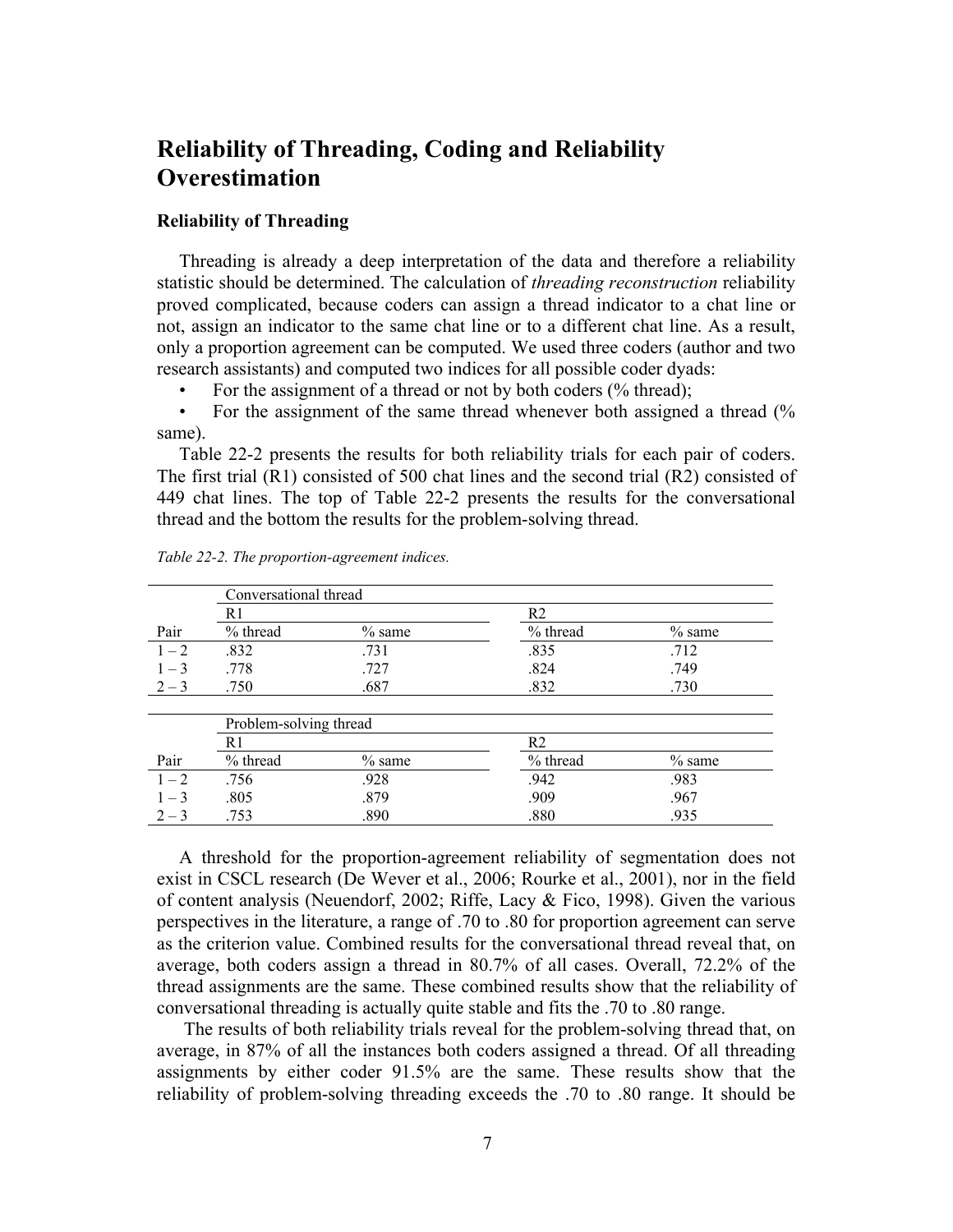noted that the problem-solving thread is very often the same as the conversation thread, so the reliability indices are automatically higher. The R2 selection also contained fewer problem-solving utterances than R1, so the problem-solving thread is more similar to the conversational thread and thus the reliability is higher. Since the reliability of problem-solving threading depends on the number of utterances that actually contain problem-solving content, it will fluctuate between transcripts. Therefore, the first trial should be regarded as a satisfactory lower bound: 77.1% for thread assignment and 89.9% for same thread assignment.

#### **Reliability of Three Coding Dimensions and Reliability Overestimation**

Given the impact of the conversational and problem-solving threads during the calibration sessions, codes were added or changed, definitions adjusted, prototypical examples added, and rules to handle exceptions established. Nine calibration trials were conducted prior to the reliability trials.

We used three coders (author and two research assistants) and adopted a stratified coding approach for each reliability trial: the coders first individually assigned the conversation threads, followed by a discussion to construct an agreed upon conversational thread, after which each coder independently coded the conversational and social dimension. Next, coders first individually assigned the problem-solving thread before a discussion was held to construct an agreed upon problem-solving thread, followed by assigning the problem-solving codes. Between both reliability trials, minor changes were made in the wording of a definition or adjusting a rule. The final version of the coding scheme included 40 code definitions (with examples of actual data samples) in 5 dimensions (not counting the mathematical and system-support dimensions) (see Table 22-1). Mastery of the coding procedure is laborious; some dimensions take about twenty hours of training and discussion with an experienced coder.

In contrast to our initial conceptualization of the dimensions as being independent we have been thus far unable to avoid ties between some of the conversational codes and the problem-solving dimension. Coding qualitatively different processes, social versus problem-solving, using the same data corpus was problematic—especially involving "elaborate," "explain" and "critique" codes. The implications of ties for the validity of the coding scheme will be discussed in the section on validity.

Calculating the reliability for the conversation, social and problem-solving dimensions proved to be less straightforward than expected. Each chat line receives a conversation code and can have either one or no code for any other dimension, but not all chat lines are eligible to receive a particular code. The social and problemsolving dimensions only apply to a portion of all of the chat lines, and the pool of valid units will fluctuate between different pairs of coders. When not all units are eligible to receive a code we should decide how we handle units coded by only one coder or none in the reliability computation:

- (a) Include only units coded by both coders (exclude units with missing values);
- (b) Categorize missing values as "no code" and include this code;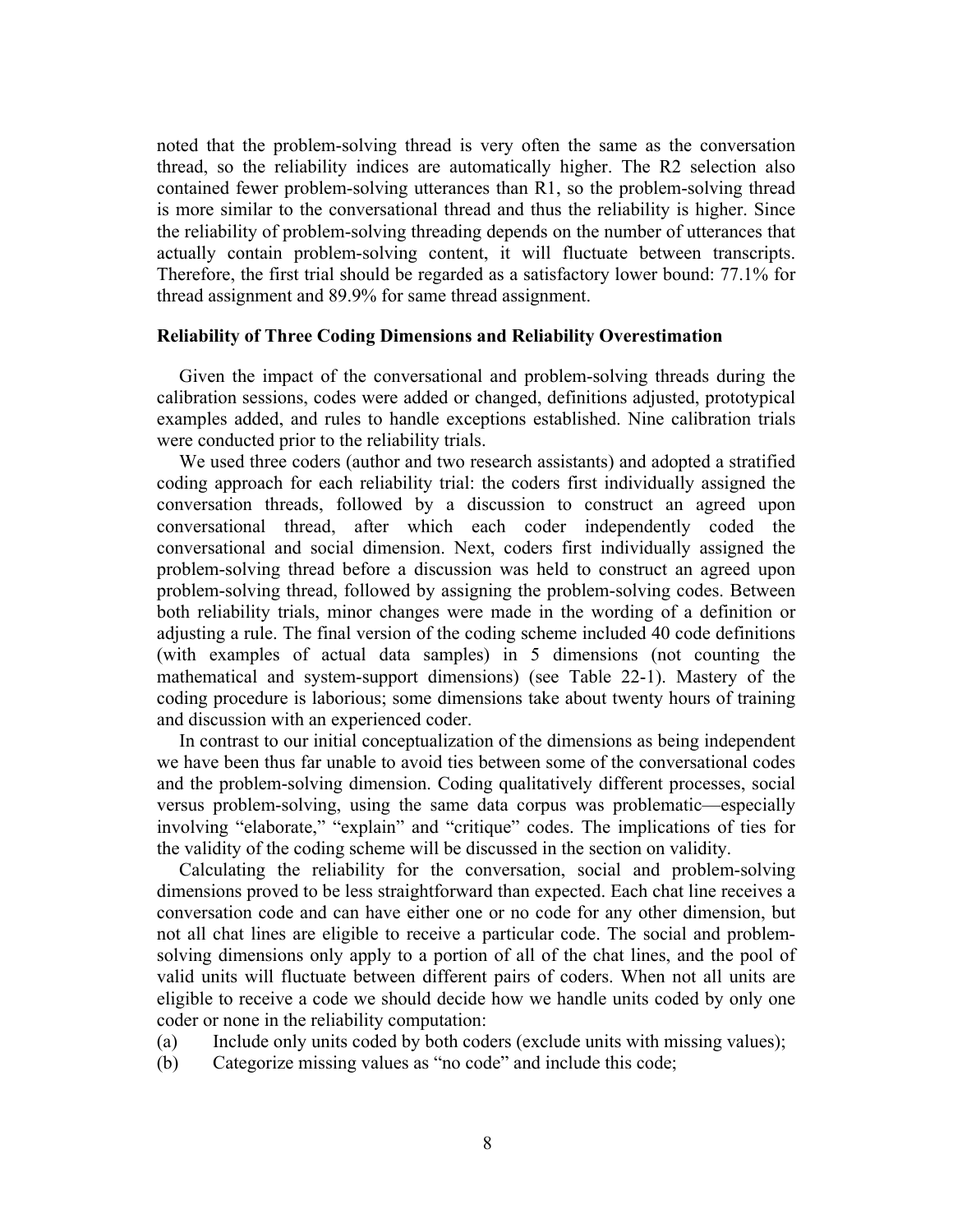(c) Categorize missing values and non-coded units as "no code" and include this code.

For possibilities (a) and (c) we calculated three reliability indices as suggested by De Wever et al. (2006): proportion agreement (%), Cohen's kappa (κ) and Krippendorff's alpha  $(\alpha)$  for each dimension and each pair of coders.

Although proportion agreement is still often used, it is insufficient to serve as an indicator for reliability because it does not correct for chance agreement, and we report this solely for comparison. Kappa is computed because this is the most widely used statistic that corrects for agreement by chance. However, recent publications revealed that kappa behaves strangely, i.e., the kappa for two coders with a radically different distribution of frequencies over categories will be higher than for coders with a similar distribution (Artstein & Poesio, 2005; Krippendorff, 2004). Alpha does not suffer from this statistical artifact, so it should be preferred. We retain kappa for comparison because alpha is not widely used in CSCL or educational research.

Option (b) was only computed for kappa and alpha. To determine whether the reliability is sufficient the .70 to .80 range is mostly used as criterion for proportion agreement. Perspectives in the literature on a criterion value for kappa differ, but in our opinion these criteria—intermediate, strict and lenient—apply best: below .45 "poor", .45 to .59 "fair", .60 to .74 "good" and .75 and above "excellent" (De Wever et al., 2006; Landis & Koch, 1977; Neuendorf, 2002). We apply the same criteria to alpha. Table 22-3 shows the reliability results for the conversation, social and problem-solving dimension. We will first discuss the pair-wise comparisons for the social and problem-solving dimension.

When only those units coded by both coders are included in the computation— $\kappa_1$ and  $\alpha_1$ —the reliability is consistently higher than proportion agreement, which is expected because  $\kappa_1$  and  $\alpha_1$  do not treat all units coded by only one coder as disagreement. It should be noted that alpha allows including missing values in the data matrix, however units coded by only one coder are ignored in the final computation. So, although it seems that more units are included there is computationally no difference with the case where these units are excluded. (Table 22-3 shows the number of units that appear to be used for the computation for  $\alpha_1$ although they are in reality the same as for  $\kappa_1$ .  $\%$  = percentage agreement,  $\kappa$  = Cohen's kappa,  $\alpha$  = Krippendorff's alpha,  $\kappa_1$  = kappa with missing excluded,  $\alpha_1$  = alpha with missing excluded,  $\kappa_2$  = kappa with missing as disagreement,  $\alpha_2$  = alpha with missing as disagreement, analysis units in italics,  $\%_{A}$ ,  $\kappa_A$ , and  $\alpha_A$  = percentage, kappa and alpha when all units are included.)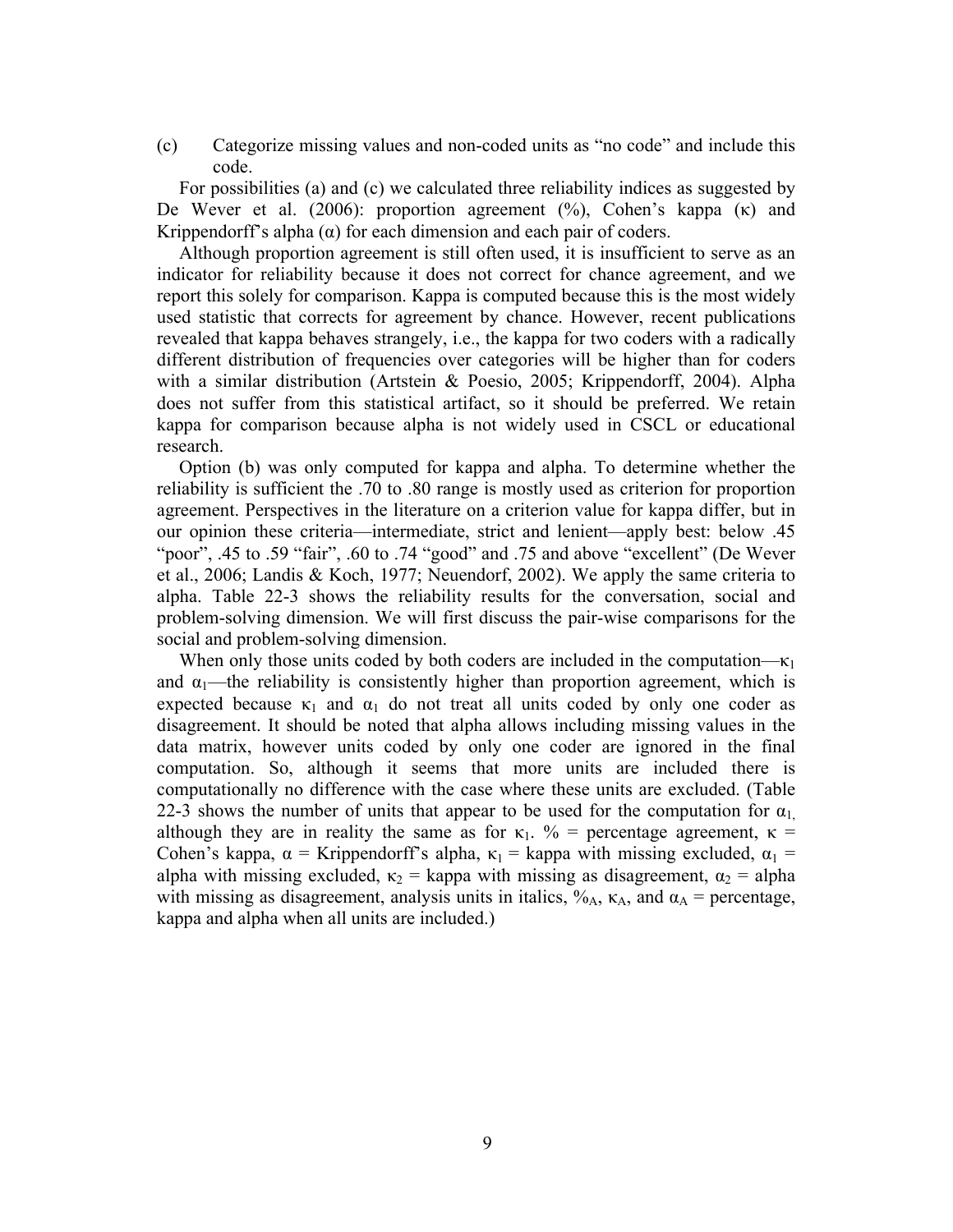| $\frac{0}{6}$  |                                                           |                                  |                                                                                 |                                                                                                                 |                                                                                         |                                             |                                                        | $\frac{0}{0}$                                                                                                                  |                               |                                             |                                                                                      |                                         |                                                                                  |                                                            |                                                                                                                                             |
|----------------|-----------------------------------------------------------|----------------------------------|---------------------------------------------------------------------------------|-----------------------------------------------------------------------------------------------------------------|-----------------------------------------------------------------------------------------|---------------------------------------------|--------------------------------------------------------|--------------------------------------------------------------------------------------------------------------------------------|-------------------------------|---------------------------------------------|--------------------------------------------------------------------------------------|-----------------------------------------|----------------------------------------------------------------------------------|------------------------------------------------------------|---------------------------------------------------------------------------------------------------------------------------------------------|
| .750           |                                                           |                                  |                                                                                 |                                                                                                                 |                                                                                         | .704                                        |                                                        | .735                                                                                                                           |                               |                                             |                                                                                      |                                         | .702                                                                             |                                                            |                                                                                                                                             |
| .644           |                                                           |                                  |                                                                                 |                                                                                                                 |                                                                                         |                                             |                                                        | .724                                                                                                                           |                               |                                             |                                                                                      |                                         | .686                                                                             |                                                            |                                                                                                                                             |
| .692           |                                                           |                                  |                                                                                 |                                                                                                                 |                                                                                         |                                             |                                                        | .724                                                                                                                           |                               |                                             |                                                                                      |                                         |                                                                                  |                                                            |                                                                                                                                             |
|                |                                                           |                                  |                                                                                 |                                                                                                                 |                                                                                         |                                             |                                                        |                                                                                                                                |                               |                                             |                                                                                      |                                         |                                                                                  |                                                            |                                                                                                                                             |
|                |                                                           |                                  |                                                                                 |                                                                                                                 |                                                                                         |                                             |                                                        |                                                                                                                                |                               |                                             |                                                                                      |                                         |                                                                                  |                                                            |                                                                                                                                             |
|                |                                                           |                                  |                                                                                 |                                                                                                                 |                                                                                         |                                             |                                                        | R <sub>2</sub>                                                                                                                 |                               |                                             |                                                                                      |                                         |                                                                                  |                                                            |                                                                                                                                             |
|                |                                                           |                                  |                                                                                 |                                                                                                                 |                                                                                         |                                             |                                                        |                                                                                                                                |                               |                                             |                                                                                      |                                         |                                                                                  |                                                            |                                                                                                                                             |
|                |                                                           |                                  |                                                                                 |                                                                                                                 |                                                                                         |                                             |                                                        |                                                                                                                                |                               |                                             |                                                                                      |                                         |                                                                                  |                                                            | $\alpha_A$                                                                                                                                  |
| .550           | .835                                                      |                                  | .464                                                                            |                                                                                                                 | .812                                                                                    | .651                                        | .641                                                   | .646                                                                                                                           | .748                          |                                             | .565                                                                                 |                                         | .857                                                                             | .755                                                       | .733                                                                                                                                        |
| 208            |                                                           |                                  |                                                                                 |                                                                                                                 |                                                                                         |                                             |                                                        | 176                                                                                                                            |                               | 176                                         | 176                                                                                  | 176                                     |                                                                                  |                                                            |                                                                                                                                             |
| .495           | .793                                                      | .771                             | .382                                                                            | .372                                                                                                            | .788                                                                                    | .594                                        | .593                                                   | .543                                                                                                                           | .737                          | .733                                        | .444                                                                                 | .412                                    | .835                                                                             | .669                                                       | .649                                                                                                                                        |
| 218            | 129                                                       | 218                              | 218                                                                             | 218                                                                                                             |                                                                                         |                                             |                                                        | 163                                                                                                                            | 107                           | 163                                         | 163                                                                                  | 163                                     |                                                                                  |                                                            |                                                                                                                                             |
| .529           | .798                                                      | .831                             | .413                                                                            | .439                                                                                                            | .824                                                                                    | .637                                        | .656                                                   | .506                                                                                                                           | .730                          | .739                                        | .407                                                                                 | .367                                    | .820                                                                             | .634                                                       | .609                                                                                                                                        |
| 185            | 115                                                       | 185                              | 185                                                                             | 185                                                                                                             |                                                                                         |                                             |                                                        | 174                                                                                                                            | 106                           | 174                                         | 174                                                                                  | 174                                     |                                                                                  |                                                            |                                                                                                                                             |
|                |                                                           | .787                             |                                                                                 | .462                                                                                                            |                                                                                         |                                             | .629                                                   |                                                                                                                                |                               | .735                                        |                                                                                      | .480                                    |                                                                                  |                                                            | .668                                                                                                                                        |
|                |                                                           | 225                              |                                                                                 | 225                                                                                                             |                                                                                         |                                             |                                                        |                                                                                                                                |                               | 182                                         |                                                                                      | 182                                     |                                                                                  |                                                            |                                                                                                                                             |
|                |                                                           |                                  |                                                                                 |                                                                                                                 |                                                                                         |                                             |                                                        |                                                                                                                                |                               |                                             |                                                                                      |                                         |                                                                                  |                                                            |                                                                                                                                             |
| R <sub>1</sub> |                                                           |                                  |                                                                                 |                                                                                                                 |                                                                                         |                                             |                                                        | R <sub>2</sub>                                                                                                                 |                               |                                             |                                                                                      |                                         |                                                                                  |                                                            |                                                                                                                                             |
|                |                                                           |                                  |                                                                                 |                                                                                                                 |                                                                                         |                                             |                                                        |                                                                                                                                |                               |                                             |                                                                                      |                                         |                                                                                  |                                                            |                                                                                                                                             |
|                | $\kappa_1$                                                | $\alpha_1$                       | $K_2$                                                                           | $\alpha_2$                                                                                                      |                                                                                         | $\kappa_{\rm A}$                            | $\alpha_{\rm A}$                                       |                                                                                                                                | $\kappa_1$                    | $\alpha_1$                                  | $K_2$                                                                                | $\alpha_2$                              |                                                                                  | $K_A$                                                      | $\alpha_{\rm A}$                                                                                                                            |
|                | .631                                                      |                                  | .382                                                                            |                                                                                                                 |                                                                                         |                                             |                                                        |                                                                                                                                |                               | .666                                        | .588                                                                                 |                                         |                                                                                  | .766                                                       | .762                                                                                                                                        |
| 178            | 127                                                       | 178                              | 178                                                                             | 178                                                                                                             |                                                                                         |                                             |                                                        | 178                                                                                                                            | 158                           | 178                                         | 178                                                                                  | 178                                     |                                                                                  |                                                            |                                                                                                                                             |
| .351           | .564                                                      | .543                             | .229                                                                            | .242                                                                                                            | .782                                                                                    | .514                                        | .504                                                   | .553                                                                                                                           | .649                          | .662                                        | .484                                                                                 | .464                                    | .804                                                                             | .675                                                       | .665                                                                                                                                        |
| 172            | 97                                                        | 172                              | 172                                                                             | 172                                                                                                             |                                                                                         |                                             |                                                        | 195                                                                                                                            | 147                           | 195                                         | 195                                                                                  | 195                                     |                                                                                  |                                                            |                                                                                                                                             |
| .439           | .542                                                      | .520                             | .339                                                                            | .340                                                                                                            | .834                                                                                    | .618                                        | .608                                                   | .556                                                                                                                           | .576                          | .654                                        | .485                                                                                 | .469                                    | .815                                                                             | .688                                                       | .667                                                                                                                                        |
| 148            | 106                                                       | 148                              | 148                                                                             | 148                                                                                                             |                                                                                         |                                             |                                                        | 190                                                                                                                            | 146                           | 190                                         | 190                                                                                  | 190                                     |                                                                                  |                                                            |                                                                                                                                             |
|                |                                                           | .563<br>181                      |                                                                                 |                                                                                                                 |                                                                                         |                                             | .576                                                   |                                                                                                                                |                               | .650<br>196                                 |                                                                                      |                                         |                                                                                  |                                                            | .699                                                                                                                                        |
|                | $\overline{R1}$<br>$\frac{0}{0}$<br>$\frac{0}{0}$<br>.469 | R1 ( $U = 500$ )<br>$K_1$<br>127 | Conversation dimension<br>Social dimension<br>$\alpha_1$<br>.850<br>208<br>.628 | K.<br>.723<br>.583<br>.663<br>Missing excluded<br>$K_2$<br>208<br>Problem-solving dimension<br>Missing excluded | Missing as<br>"no code"<br>$\alpha_2$<br>.430<br>208<br>Missing as<br>"no code"<br>.385 | $\%$<br>$\%_{\rm A}$<br>.821<br>.370<br>181 | $\alpha$<br>.600<br>.654<br>.653<br>$\kappa_A$<br>.622 | Missing and no-code units<br>included ( $U = 500$ )<br>$\alpha_A$<br>Missing and no-code units<br>included $(U = 500)$<br>.613 | $\%$<br>$\frac{0}{0}$<br>.657 | $R2 (U = 449)$<br>$\kappa_1$<br>140<br>.674 | $\overline{\text{Missing}}$<br>excluded<br>$\alpha_1$<br>.733<br>Missing<br>excluded | κ<br>.703<br>.687<br>.689<br>$\kappa_2$ | Missing as<br>"no code"<br>$\alpha_2$<br>.550<br>Missing as<br>"no code"<br>.576 | $\overline{\frac{0}{6A}}$<br>$\%$ A<br>.864<br>.523<br>196 | $\alpha$<br>.681<br>.689<br>Missing and no-code units<br>included $(U = 449)$<br>$K_A$<br>Missing and no-code units<br>included $(U = 449)$ |

*Table 22-3. Proportion agreement, kappa and alpha.*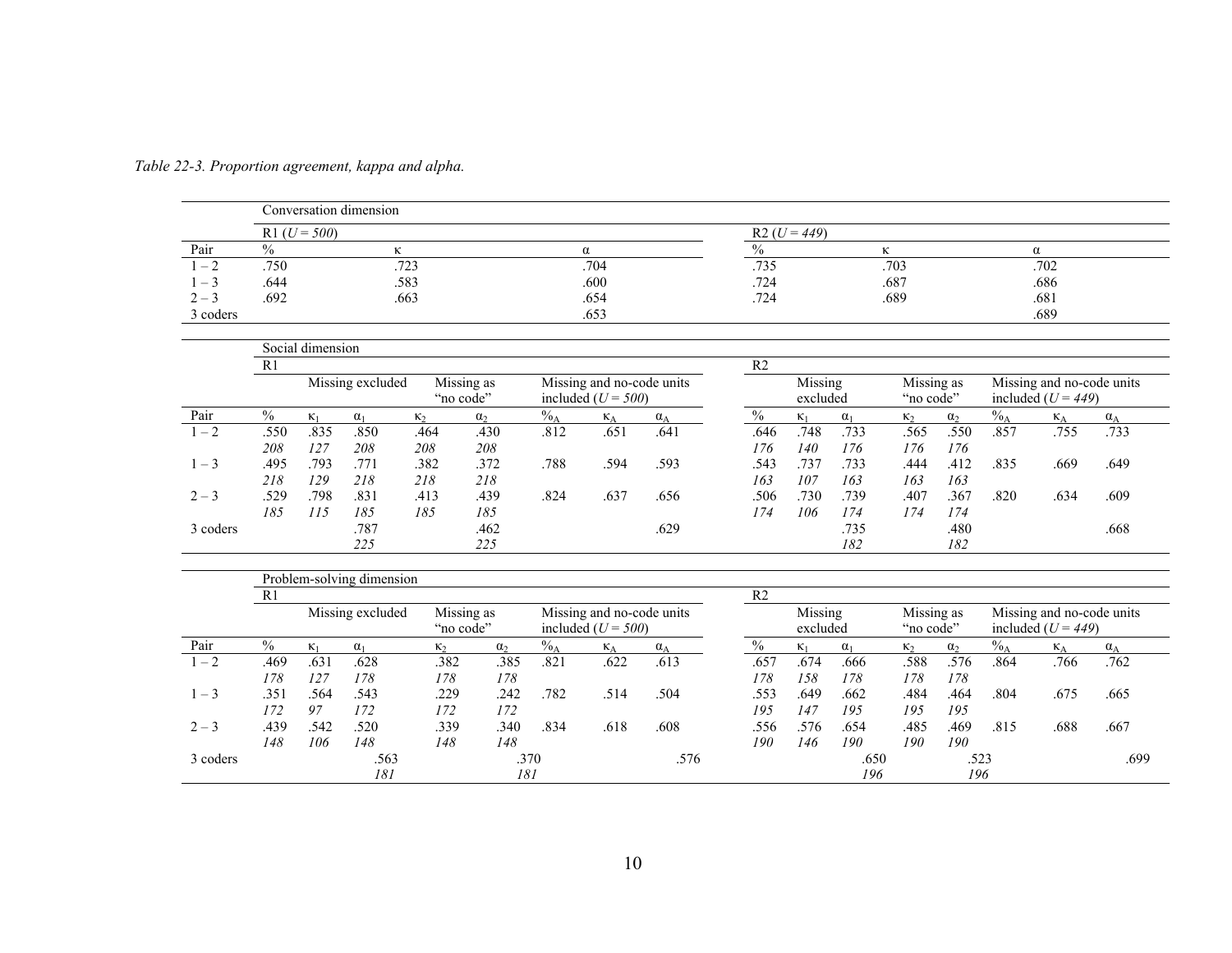When the missing values for units that were coded by only one coder are categorized "no code" and this "extra" code is included in the computation— $\kappa_2$  and  $\alpha_2$ —reliability drops. This is stronger for the social dimension as compared to the problem-solving dimension, and is caused by the number of missing values; more missing values lead to a stronger downward correction when these are treated as disagreement. Alpha and kappa have similar values, but differ slightly (caused by the different distribution of frequencies over categories).

When the missing values and all units that were not coded by both coders are included and categorized as "no code"— $\%$ <sub>A</sub>,  $\kappa_A$  and  $\alpha_A$ —proportion agreement is consistently higher,  $\alpha_A$  is higher than  $\alpha_2$  for the social and problem-solving dimension but is lower than  $\alpha_1$  for the social dimension and equal to  $\alpha_1$  for the problem-solving dimension. The same pattern is visible for the three kappa indices.

Since proportion agreement does not correct for chance agreement and kappa suffers from a statistical artifact, alpha is preferred. Excluding missing values in the computation neglects a source of disagreement and inflates reliability, so  $\alpha_1$  is not adequate. Including all units that were not coded by both coders appears appealing and consistent but treats those units that are conceptually not eligible to receive a code as agreement. So,  $\alpha_A$  also inflates reliability and is not adequate. Including only those units coded by either coder, categorizing missing values as "no code", is the strictest computation. Thus,  $\alpha_2$  should be preferred although this statistic is a slight underestimation of the possible "eligible" units—because it ignores the ambiguous units that both coders considered but did not code—but this is favored given the substantial overestimation if missing values are excluded or all non-coded units are included.

The pair-wise comparisons provide insight into the performance of particular coders, but if more than two coders are available this should be preferred. We had three coders and alpha is suited to compute reliability for more than two coders (although Fleiss kappa can also correct for multiple coders, it applies only to nominal data; alpha can also be used for ordinal, interval and ratio data). Again,  $\alpha_2$  is preferred over  $\alpha_1$  and  $\alpha_A$  for the case of three coders, and appears the best approximation for the reliability for the social and problem-solving dimension.

Considering the reliability statistics for three coders, alpha for the conversation dimension can be considered "good" for both trails, .653 for R1 and .689 for R2. The alpha for the social dimension can be considered "fair" for both trials, .462 for R1 and .480 for R2. The alpha for the problem solving dimension is "poor" for R1 (.370) and "fair" for R2 (.523).

# **Validity of the VMT Coding Scheme**

Although the methodological debate in CSCL research has intensified over the past decade (Strijbos & Fischer, 2007), it is apparent that regarding content analysis the issue of reliability has received much more attention than validity and generalizability. Rourke & Anderson (2004) convincingly argued that content analysis should be regarded as a form of testing and measurement and stressed the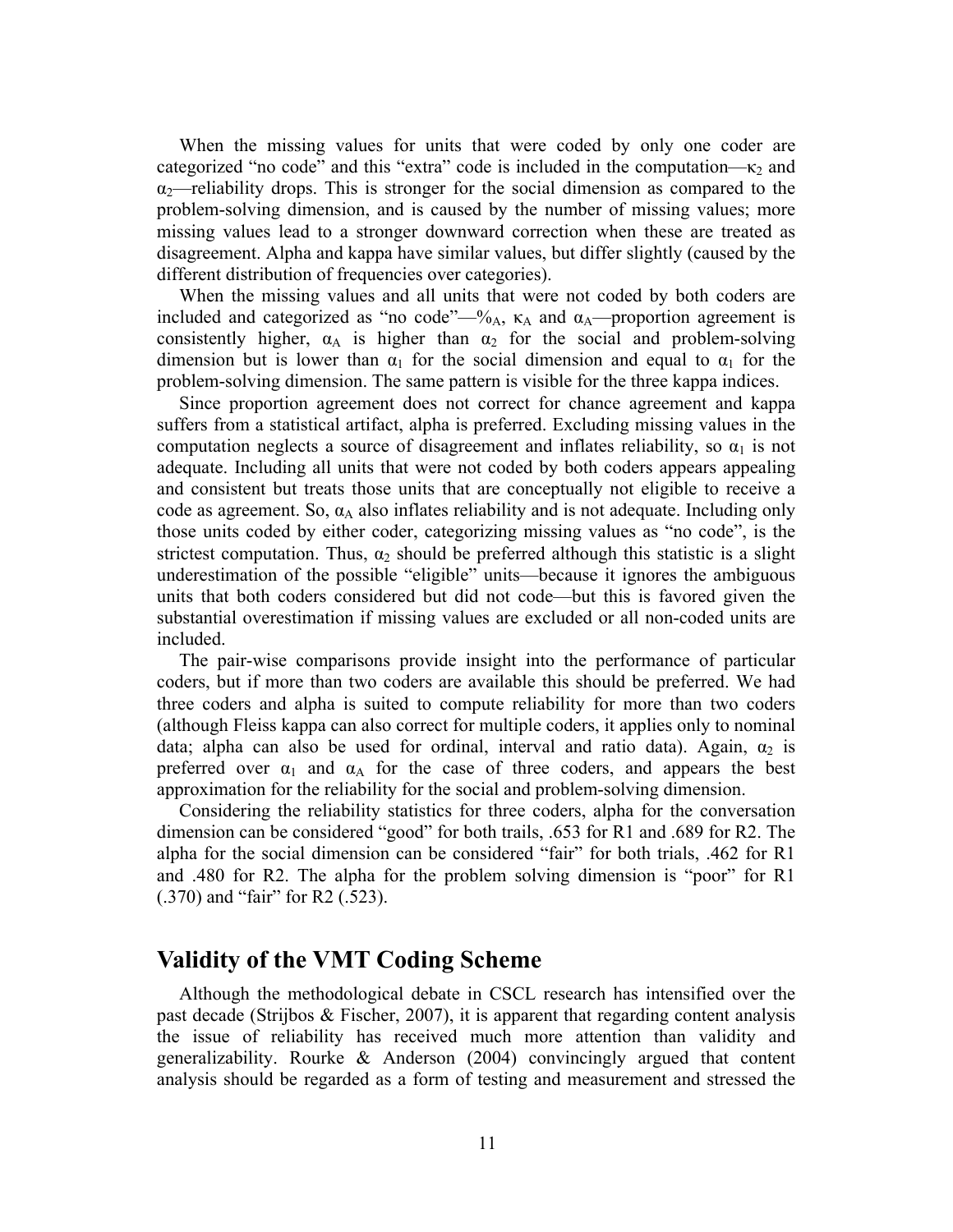importance of validity, especially when the analysis moves from description to making inferences. Their approach to validity in content analysis is modeled on Messick's (1989; 1995) aspects of construct validity. Rourke & Anderson (2004) describe five steps for developing a theoretically valid protocol:

- (a) Identifying the purpose of the coded data (content aspect),
- (b) Identifying behaviors that represent the construct (substantial aspect),
- (c) Reviewing the codes and indicators (structural aspect),
- (d) Holding preliminary try-outs and
- (e) Developing guidelines for administration, scoring and interpretation of the coding scheme.

We will first briefly discuss the development of the VMT coding scheme with respect to these five steps and elaborate on design decisions made, followed by some empirical evidence for validity. Finally, Messick's generalizability aspect and external aspect will be briefly discussed in view of the current state of content analysis literature in CSCL.

#### **Identifying the Purpose of the Coded Data**

As briefly stated in the background section, we were interested in understanding what was happening in the chats—how students communicated, interacted and collaborated—to obtain insights that would help us to develop the environment and the pedagogical approach. Thus, the purpose of the VMT coding scheme was to describe collaborative processes of small groups solving a mathematical problem via chat, rather than drawing inferences (or stated differently, hypothesis generation rather than hypothesis testing).

#### **Identifying Behaviors that Represent the Construct**

Our dimensions of interest—conversation, social and problem solving—are latent constructs and inferred from observable behaviors (utterances). Construct validity draws on the connection between theory and method. This requires careful operationalization of behaviors to avoid construct under-representation and construct-irrelevant variance (Messick, 1989; 1995). Or in other words, that the coding scheme "neither leaves out behaviors that should be included, nor includes behaviors that should be left out" (Rourke & Anderson, 2004, p. 9).

Given the exploratory focus and descriptive purpose of coding we adopted a broad perspective on processes of interest. While developing the VMT coding scheme we relied on diverse theoretical-methodological stances within the research team, i.e., quantitative content analysis and qualitative approaches such as conversation analysis and ethnographic perspectives (e.g., grounded theory). We wanted to take advantage of these different viewpoints to construct a coding scheme that best reflected behaviors that we were collectively interested in. The codes of the scheme are based on literature study (published coding schemes) and transcript observations. They reflect the different theoretical approaches: speech act (e.g.,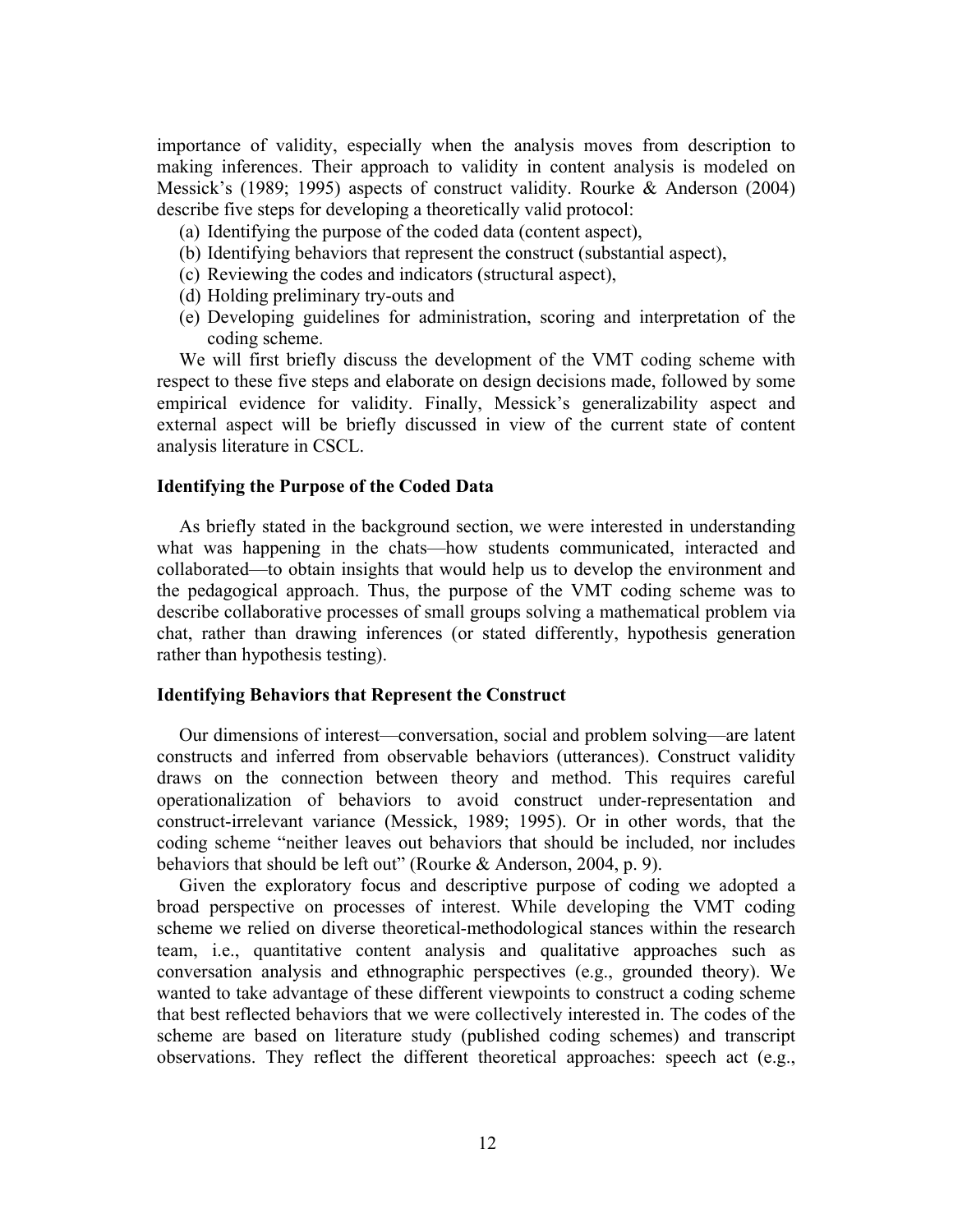"offer", "agree" and "disagree"), conversation analysis (e.g., "repair typing") and grounded theory (e.g., "follow" and "sustain social climate").

With its combined theoretical-methodological perspective the coding scheme can be regarded as an example of hybrid analysis methodologies called for by Suthers (2005). As the development of hybrid methodologies induces theoretical boundarycrossing, the question arises whether internal validity (relevant behaviors by participants from a single theoretical perspective) takes precedence over the substantial aspect of validity (relevant behaviors by participants from a combination of theoretical perspectives). In other words, a combination of theoretical perspectives appears more susceptible to construct-irrelevant variance, whereas a single theoretical perspective appears more susceptible to construct under-representation. In our view, hybrid analysis methodologies are well suited for hypothesis generation and descriptive analyses. Although we acknowledge the risk of construct-irrelevant variance, they do not automatically result in bias invalidating the outcomes of exploratory analyses, but can reveal new possible ways to describe the data.

#### **Reviewing the Codes and Indicators**

A provisional coding scheme was constructed by a researcher experienced in content analysis (author). The coding scheme was then discussed with three senior VMT researchers with diverse theoretical-methodological backgrounds: conversation analysis, ethnography and mathematical problem solving. We conducted three discussion rounds where codes and indicators were added and deleted, while trying to balance the diverse perspectives on interaction analysis and the behaviors of interest. In between discussions we applied the codes to transcript excerpts (individually and in pairs) moving back and forth between the codes, definitions, indicators, the data and reasoning about it. The experiences were discussed in the following meeting and the codes adapted accordingly. The coding scheme evolved from each utterance receiving a single code to a coding scheme in which each utterance receives more than one code—but each of them in a separate dimension.

The tension between the theoretical-methodological stances was reflected strongest in the discussion on the number of codes and the degree of specificity needed to describe behaviors of interest. The debate focused on the desire for a parsimonious set of codes versus inclusion of all relevant—even if infrequent behaviors. A point in case are the codes "school" and "home". They are relevant from an interactional point of view because VMT participants only met online and references to their school or home context can be indicative for the social climate in the group, but their infrequent occurrence makes these codes more suited for descriptive analyses rather than statistical inferences.

Interestingly, the issue of the number of codes has so far not been explicitly addressed in leading publications on content analysis and in CSCL research. Obviously a set rule for the number of codes does not make much sense, but there are several aspects that can guide this decision: level of detail required, theory-driven versus a data-driven focus (or in other words researcher codes versus participant codes), cognitive demand of coding (a large amount of codes is cognitively more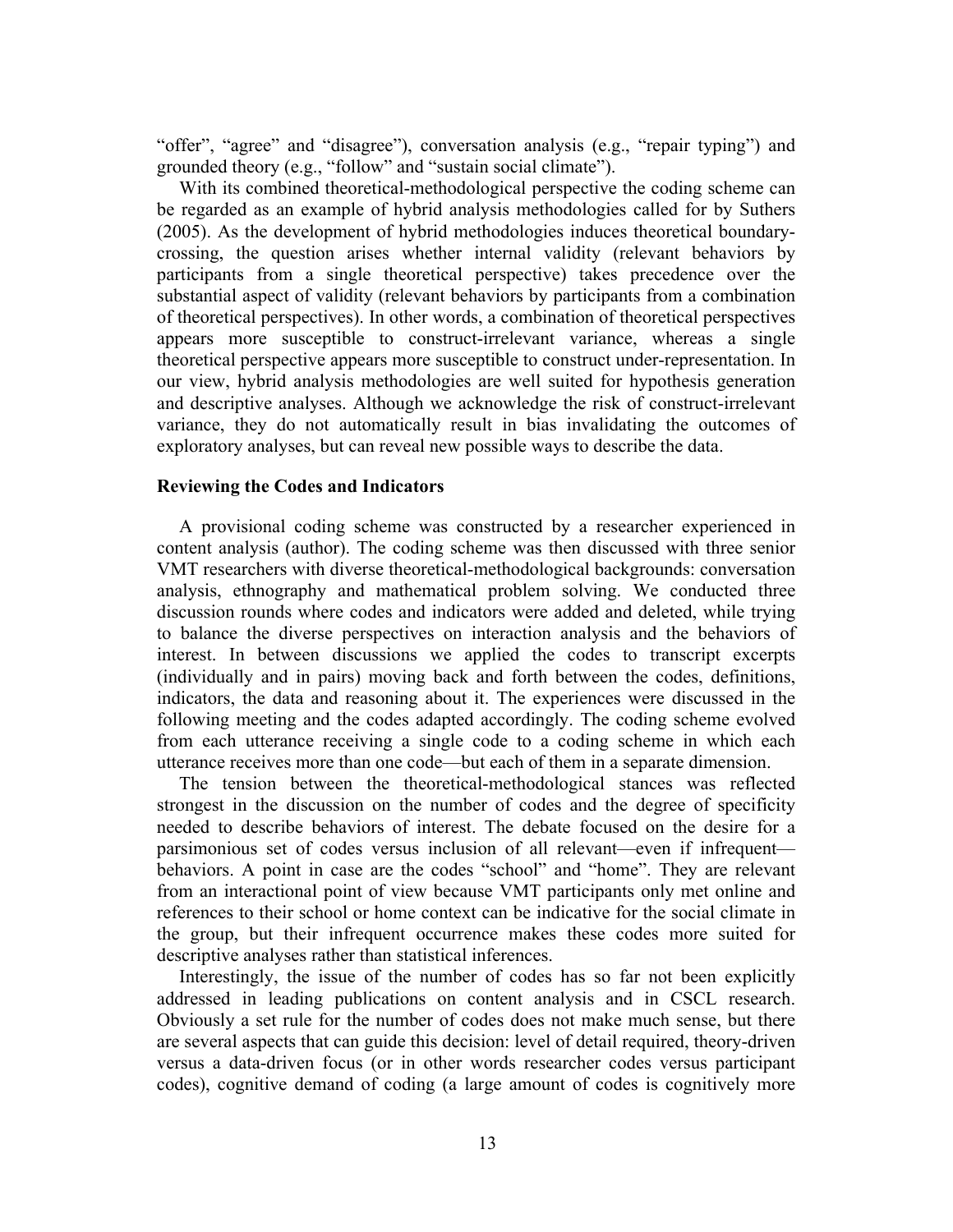demanding and increases the risk of errors due to fatigue), and representativeness of the behavior of interest. Given these issues we initially decided to limit the number of codes in each dimension to a maximum of 12. Only the conversation dimension was further expanded to 15 codes during calibration.

Finally, there were utterances that could not be assigned to any of the codes. Often "no code" is used to handle the utterances that do not appear to fit any of the codes in the coding scheme. Ideally this should be no more than 20% of all utterances, since it directly questions whether the coding scheme actually measures the behaviors of interest. We only used "no code" in the conversation dimension. The number of utterances that we assigned this code was well below 20%. As discussed in the section on reliability, we did not include this code in the social and problem-solving dimensions as this would result in reliability overestimation due to sparse coding in these dimensions.

#### **Holding Preliminary Try-outs**

Calibration trials (or preliminary try-outs) should be based on a large enough number of observations in different groups, and/or different research conditions. In our case we made sure that each trial consisted of material from two different groups to prevent tuning the coding scheme to a single group. This practice makes the codes more universally applicable and improves reliability (consistency across different groups) and validity (identifying the same behavior in different groups). In general, several trials are required and about 10% of the data (depending on the frequency of behaviors and the number of codes) should be used in each trial to ensure that the sample is representative and behavior of interest actually occurs.

We conducted nine calibration trials to refine the set of codes constructed during the conceptual phase. During the first six trials the experienced content analysis researcher and two research assistants focused on the calibration of codes in the conversation and social dimension: adapting definitions, adding examples and adding rules to code ambiguous utterances. We discovered that conversational threading had to be reconstructed prior to coding the conversation dimension. In contrast to our conceptualization of the dimensions as being independent we had to allow ties between some of the conversational codes and the problem-solving dimension. Coding qualitatively different processes, social versus problem-solving, using the same data corpus was problematic. Usually a small amount of any given VMT chat falls into the social dimension, so in most chats utterances tied to problem-solving would also belong to the problem-solving dimension regardless of ties since most of the chat would be task-focused (i.e., solving the mathematical problem). Nevertheless, there will be instances where utterances in the social dimension are in fact technically of a more specific nature in a communicative sense than a mere "response" (this code was introduced to cover utterances not tied to problem-solving). The decision to allow for ties reflects our primary interest, that is, the mathematical problem solving. Nevertheless, we acknowledge that a stronger separation would have been preferred.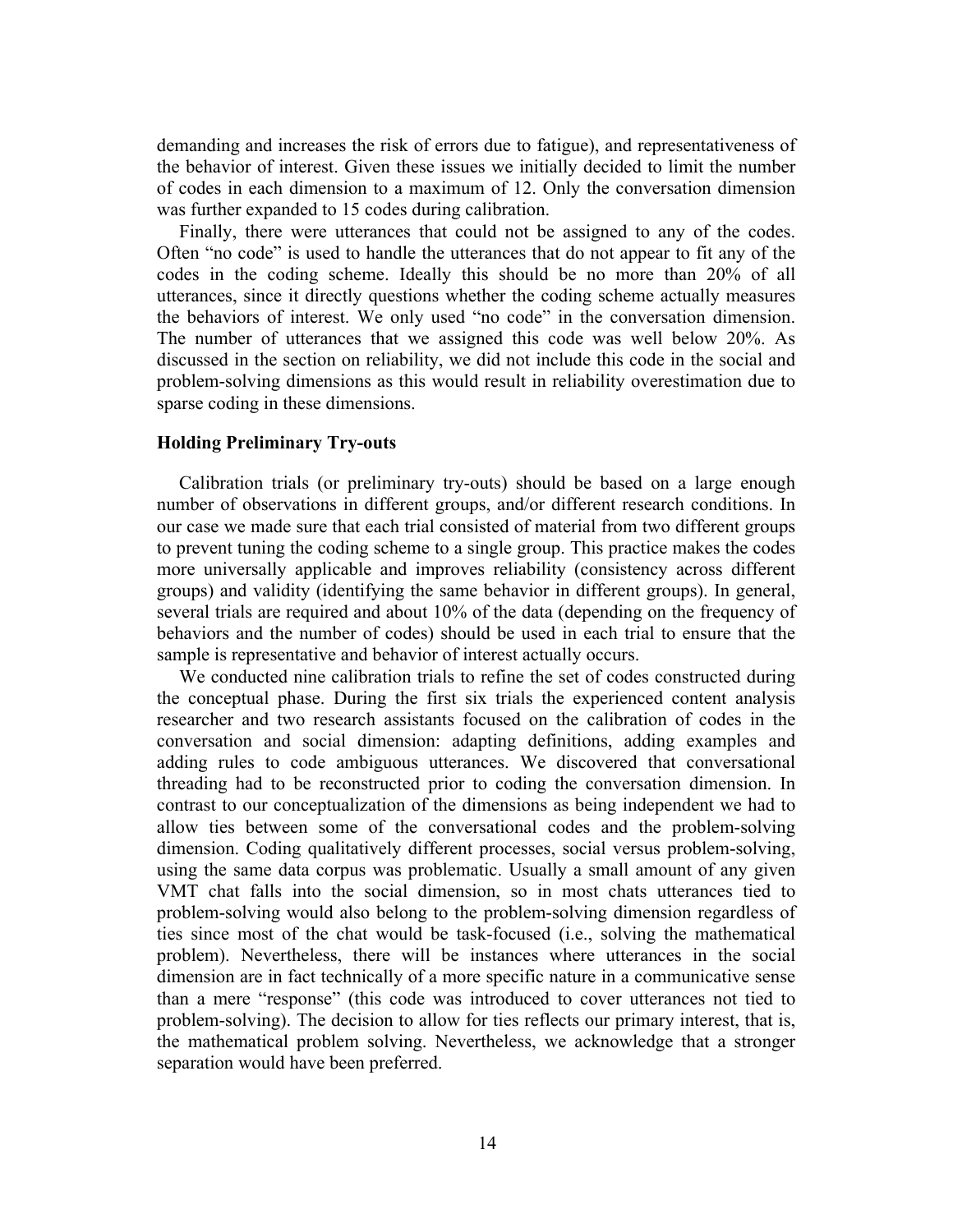In trials seven to nine we focused on the problem-solving dimension and brought in three additional experts from the Math Forum team to assist with coding of mathematical problem solving. We concluded that a problem-solving thread had to be constructed prior to coding. An overview of possible solutions and strategies proved to be indispensable for coding problem solving. Yet, although we were able to identify problem-solving we had to concede that mathematical operations were too diverse and uncommon to achieve valid and reliable codes.

#### **Developing Guidelines for Administration, Scoring and Interpretation of the Coding Scheme**

In line with prior published coding schemes, we encountered ambiguous utterances that could be assigned several codes within a dimension. Ambiguous utterances are generally handled by establishing a set of rules. The number of rules should be limited as a need for many rules directly questions whether codes represent the behavior of interest (Beers et al., 2007). During the calibration trials we gradually accumulated rules to assist coding of ambiguous utterances. Two examples of rules for the conversation dimension are shown in Figure 22-1.

If an utterance is phrased as a question it is in general coded as a request. Sometimes a question mark is lacking, and it can be useful to use the preceding lines to determine the code. Exceptions:

- Although the use of a question mark may be guiding in assigning a "request," this can be misleading as occasionally utterances may be phrased as a question, when in fact they may be an "offer" in disguise, such as "**We need to calculate the height, right?**" In these cases the utterance is coded as an offer.
- If an utterance is framed as a question, but a specific responding conversational category applies to the content—often the content is a critique or regulate—the utterance is not coded as a request, but as critique or regulate.
- An utterance that consists only of a question mark is still coded as a "request" (? is a chat convention).

If the content of an utterance that has been coded as an "offer" or "elaborate" is phrased as a conclusion or the concluding step of a problem solving sequence, utterances following such an utterance—that contain "**Yes**"—are coded as agree. If the utterance that contains "**Yes**" is threaded to a solution step—which is not the final concluding step or utterance—this utterance is coded as "follow."

#### *Figure 22-1. Sample rules for conversation codes.*

We conducted two reliability trials. In each trial we used three coders (author and two research assistants). The first trial revealed an acceptable reliability for the conversation dimension, but the social and problem-solving dimensions needed to be refined and minor changes were made in the wording of a definition or adjusting a rule. The second trial revealed that the reliability for the social and problem-solving dimension improved, and reliability for the conversation dimension proved to be stable. An example of a coded transcript excerpt is shown in Log 22-2. (Compare qualitative analysis of the same log in Chapter 9.)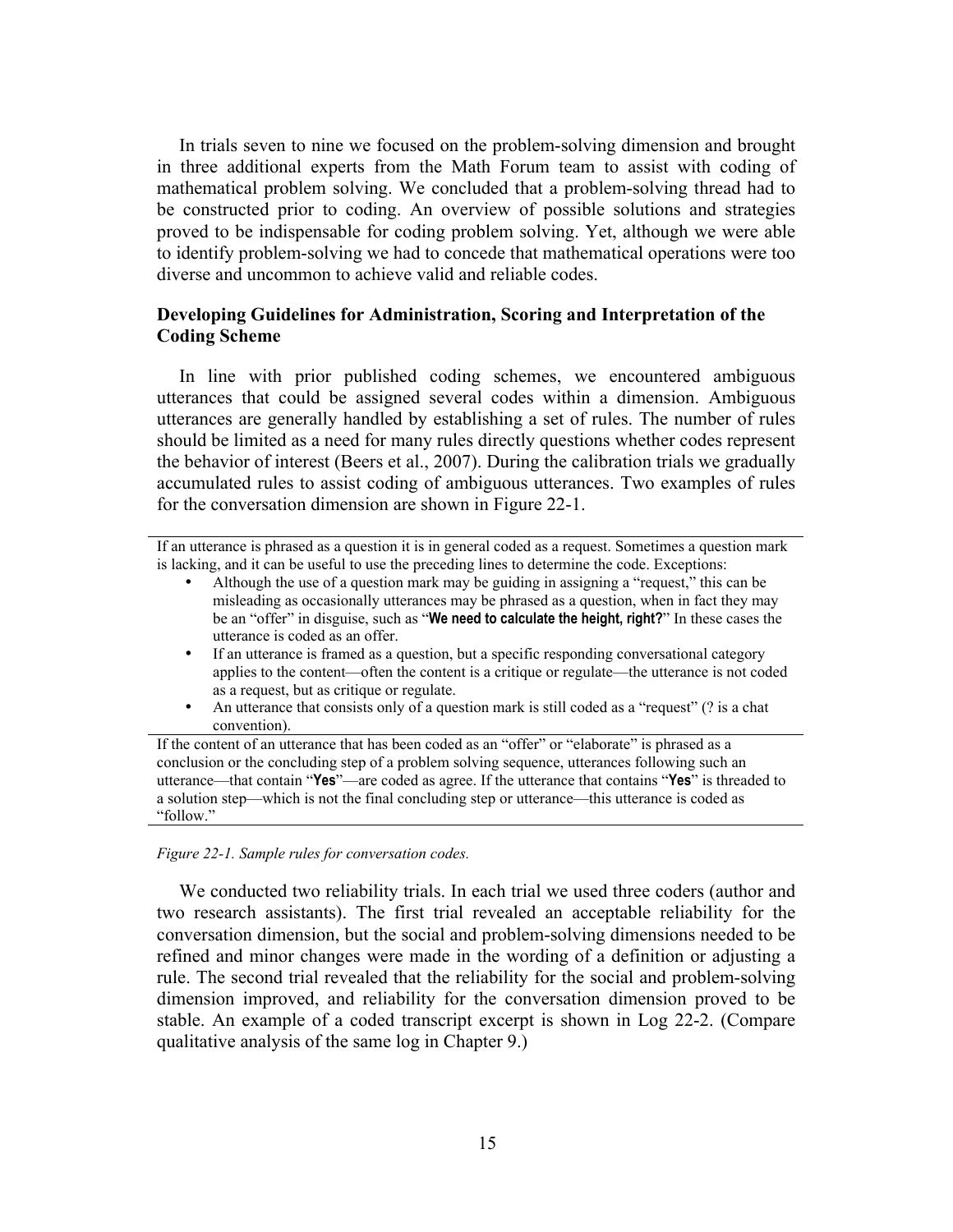*Log 22-2.*

|    | Name       | Text                                   | Time  | Delay | <b>Ct</b> | C        | S              | PSt | <b>PS</b> |
|----|------------|----------------------------------------|-------|-------|-----------|----------|----------------|-----|-----------|
| 32 | AME        | I have an idea that might help us find | 06:19 | 00:49 |           | S        | 1S             |     |           |
|    |            | whats wrong with the pic.              |       |       |           |          |                |     |           |
| 33 | <b>MCP</b> | We could use good ol' Pythag thm to    | 06:30 | 00:11 |           | $\Omega$ | cg             |     | S         |
|    |            | see what BV is                         |       |       |           |          |                |     |           |
| 34 | AME        | Lets not                               | 06:40 | 00:10 | 33        | d        | cg             | 33  | rf        |
| 35 | <b>MCP</b> | What's your idea?                      | 06:46 | 00:06 | 32        | rq       | $\overline{c}$ | 32  |           |
| 36 | <b>AME</b> | It states that something is wrong with | 07:01 | 00:15 | 35        | e        |                | 35  | $\Omega$  |
|    |            | the pic.                               |       |       |           |          |                |     |           |
| 37 | AME        | so we can't find what BV is            | 07:08 | 00:07 | 36        | el       | cg             | 36  | t         |
| 38 | <b>MCP</b> | Yeah, and I think if we 'found' BV, it | 07:31 | 00:23 | 37        | $\Omega$ | cg             | 37  | t         |
|    |            | would be something not possible.       |       |       |           |          |                |     |           |
| 39 | <b>MCP</b> | $16 + BV^2 = 21.16$                    | 08:10 | 00:39 |           | $\Omega$ |                | 33  | p         |
| 40 | <b>MCP</b> | $BV^2 = 5.16$                          | 08:20 | 00:10 | 39        | el       |                | 39  | p         |
| 41 | <b>AME</b> | 1 got it                               | 08:23 | 00:03 |           | se       |                |     |           |
| 42 | AME        | I know whats wrong with the pic        | 08:29 | 00:06 | 41        | S        | <sup>is</sup>  |     |           |
| 43 | <b>MCP</b> | $BV = 2.27$                            | 08:31 | 00:02 | 39        | el       |                | 39  | r         |
| 44 | <b>FIR</b> | ok. now i'm following!                 | 08:44 | 00:13 | 39        | f        | c <sub>1</sub> | 39  |           |

Note. Conversational thread (Ct), conversational dimension (C), social dimension (S), problemsolving thread (PSt) and problem-solving dimension (PS).

#### **Empirical Evidence for Validity**

In the end, the value of the coding scheme depends on whether the coding scheme is able to reveal the behaviors of interest. Empirical evidence for validity relates to Messick's (1989; 1995) consequential aspect of validity.

The purpose of the coding scheme was to describe collaborative processes of small groups solving a mathematical problem via chat. Once we had reliable coding of ten chat logs, we looked for statistical patterns. It turned out that the chats almost fell into two sets depending upon whether the students had seen the math problems in advance of their chats or not. However, there were two anomalous chats that fell into the wrong sets. The use of codes brought this anomaly to our attention, but could not explain it. Using conversation analysis, we saw a difference in interaction patterns that we termed expository versus exploratory (see Chapter 23).

Furthermore, the development of the VMT coding scheme and diversity of theoretical-methodological stances within the research team motivated the attempt to integrate the two seemingly disparate approaches: conversation analysis and coding. By using conversation analysis to construct a coding scheme—segmentation and codes based on the participants' view—statistical analyses revealed qualitative differences between chats in terms of activities that group members engaged in (e.g., socializing and problem solving), without violating the analytical requirements of either approach (see Chapter 23 again).

Finally, the VMT team investigated the expression and role of multiple voices in small-group chat communication (see Chapter 24). Evidence of multiple voices and differential social position with a corpus of chats could be expressed by the statistics of personal pronouns usage: "**I**" and "**me**" (appears in coding scheme as "collaboration individual") were used more often than "**we**" and "**us**" (appears as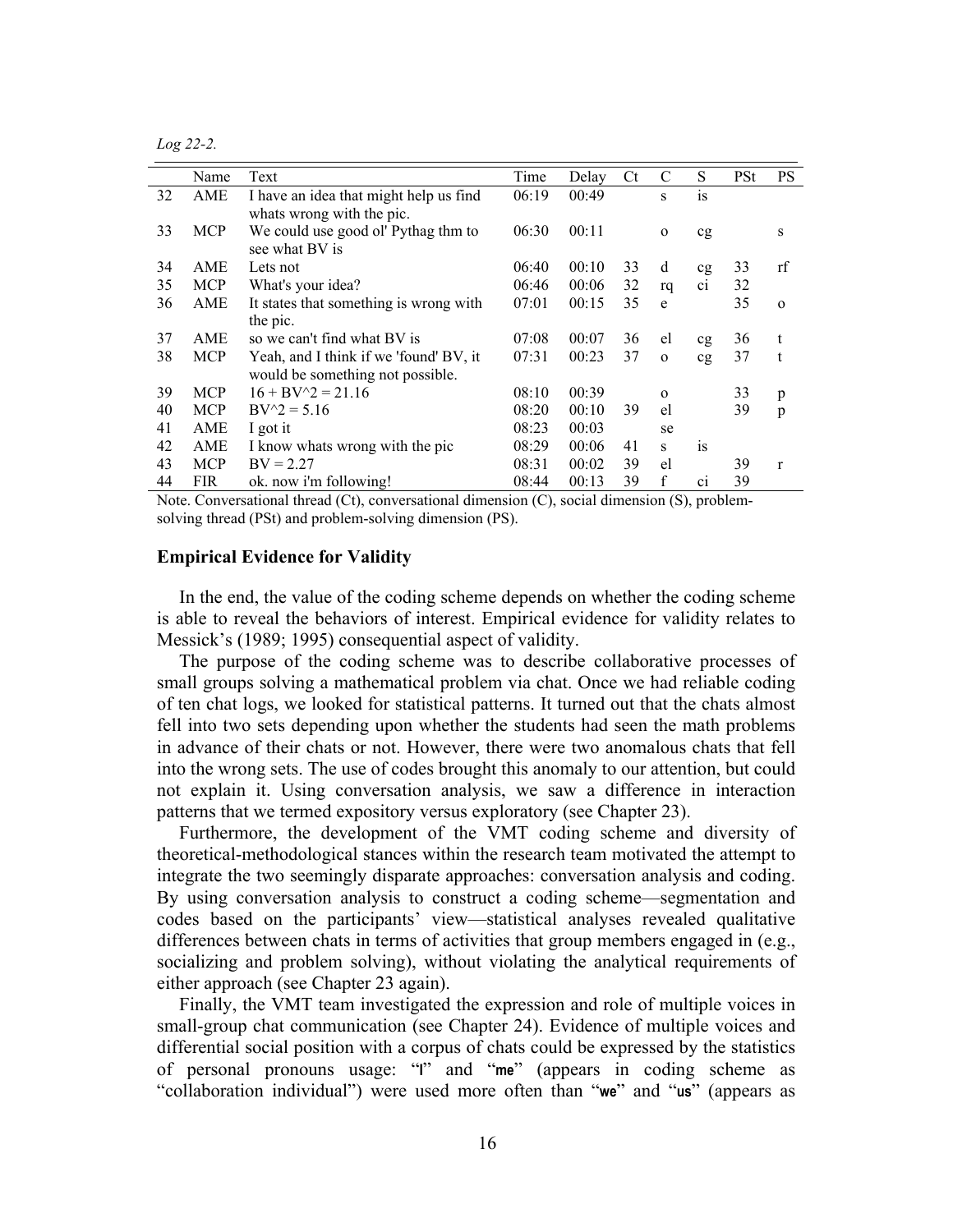"collaboration group" code); the second person addressing ("**you**") was well represented.

Nevertheless, even if analysis outcomes provide evidence that are deemed "valid", we should not forget that these outcomes are directly tied to what we "constructed" as an adequate representation of what might exist. Thus, however much our codes reflect a certain theory or perspective; we cannot assume that our representation fully covers the construct. At best a coding scheme reflects a more or less accurate approximation of what we intend to measure.

#### **Generalizability**

Regarding content analysis in collaborative learning research, Messick's (Messick, 1989; 1995) generalizability and external aspect are least addressed. Generalizability information is gathered through the re-use of a coding scheme in diverse contexts and knowledge domains, with diverse research populations and documenting whether similar behavioral patterns emerge.

Thus far, generalizability information has been accumulated for the Gunawardena *et al*. (1997) coding scheme (see De Wever et al., 2006), the Rainbow scheme (see Baker et al., 2007) and the Webb and Mastergeorge (2003) coding scheme (see Oortwijn et al., 2008). However, these examples account for a small fraction of coding schemes that have been developed and applied in collaborative learning research.

When judging generalizability information the source for variation should be kept in mind, i.e., different groups, different contexts and/or different domains. Furthermore, re-use of a coding scheme invariably leads to minor changes (e.g., adapting a definition, adding examples) or major changes (e.g., adding or deleting a code(s) or dimension)—tuning the coding scheme to the specific nature of the data collected or the research context (e.g., historical argumentation has features distinct from mathematical problem solving). The subsequent implications for reliability and validity should be addressed and carefully documented to foster re-use and accumulate validity evidence.

The external aspect has, thus far, only been addressed by Schellens & Valcke (2005), who coded the same data corpus with two coding schemes (Gunawardena et al., 1997; Veerman & Veldhuis-Diermanse, 2001) purportedly measuring the same construct. Irrespective of similarities there were differences as well, and there was evidence for convergent validity as "results confirm the theoretical mapping between phase 3 and 5 in the model of Veerman and phase 1 and phase 3 in the model of Gunawardena" (p. 972), but also divergent validity as other phases produced less similar results. In this respect it would be challenging—for example in the domain of argumentation in CSCL—to code argumentative knowledge construction in the same data corpus using both the Rainbow framework (Baker et al., 2007) and the Weinberger & Fischer (2006) framework.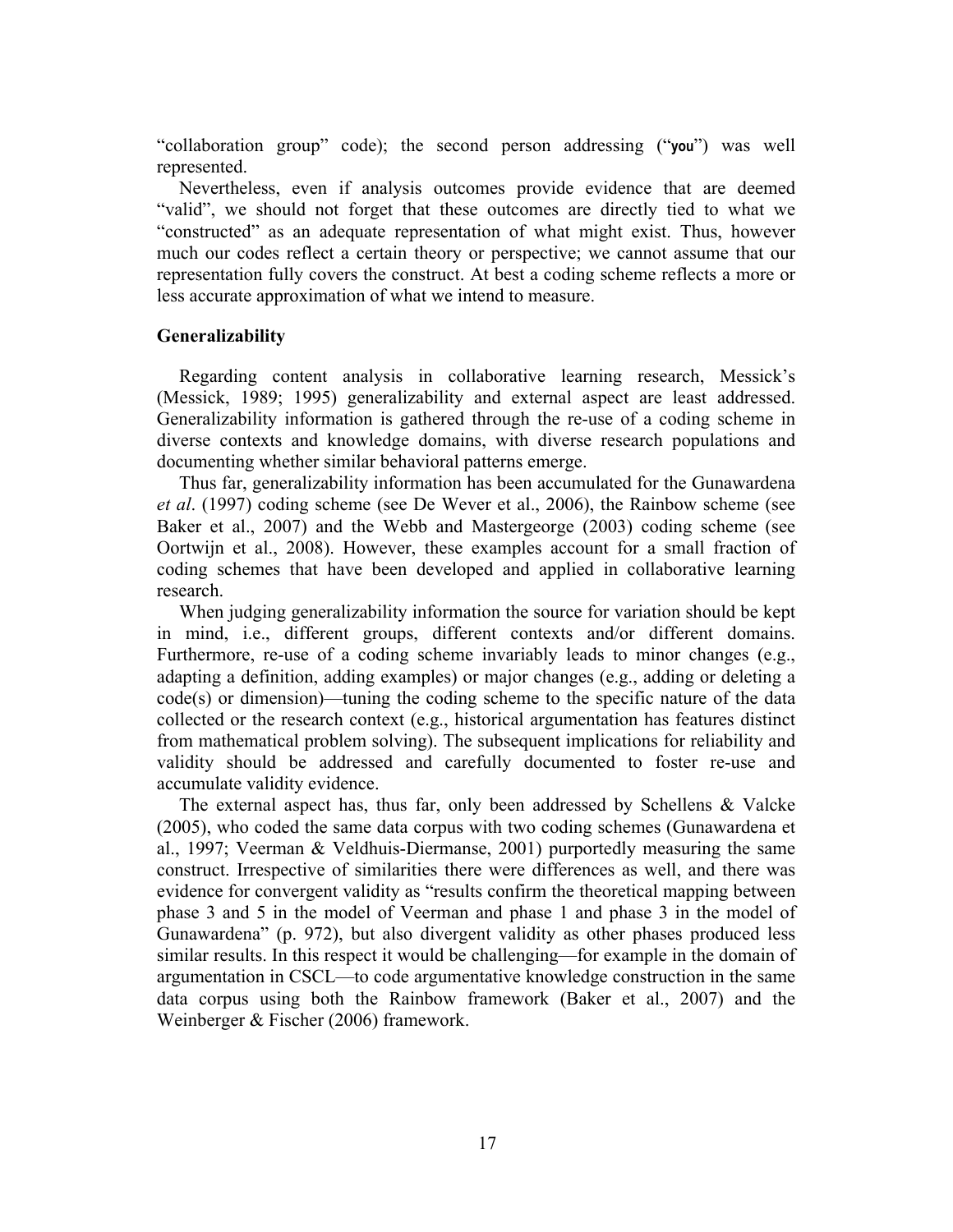### **Discussion**

CSCL research using chat technology has focused primarily on dyads. The VMT Project investigates chat-based small-group problem solving. During the development of a multidimensional coding scheme to analyze interactions in these groups, four issues emerged that have strong implications for content-analysis methodology and practice in general and chat communication in particular.

The first methodological issue concerns unit fragmentation. We chose the chat posting as the unit of analysis because this is defined by the user, but frequently an utterance spanned across several chat lines makes sense only when considered as a whole. Consequently, connections (the conversation-threading dimension) between these units were required prior to coding, and two codes were added to the conversation dimension to mark these fragments (setup and extension).

The second issue concerns the need to reconstruct the response structure. Whereas in a dyadic chat the intended recipient is always the other partner, it is not easy to determine this in a larger group. Similarly to fragmentation, the connection between chat lines forming a chain of problem-solving responses needs to be reconstructed prior to coding of the conversation dimension. Furthermore, the delay between chat line postings proved to be relevant to determining this response structure. Also, a threading coder must be familiar with the conversational codes. Assignment of both conversational and problem-solving threading connections is performed simultaneously and termed "threading." This represents a deep interpretation of what is going on in the chat. Aggregating all coding divergence would result in very low reliabilities, so agreement on threading prior to coding is necessary.

The third methodological issue concerns reliability calculation. We conducted two trials and computed the reliability for both types of threading. Reliability for the conversation and problem-solving threading could only be expressed as a proportion agreement, but this proved to be sufficiently reliable. Calculation of reliability for the social and problem-solving dimension was problematic: not all chat lines are valid analysis units for these dimensions and can lead to overestimation of their reliability. The extent of overestimation was shown by calculating reliability for the case where (a) only units coded by both coders are included (missing values are excluded), (b) missing values are categorized as "no code" and included in the computation and (c) missing values and non-coded units are categorized as "no code" and included in the computation. We computed and compared three reliability indices and concluded that excluding missing values and including all non-coded units lead to overestimation. Including missing values as a "no code" is the strictest computation and a slight underestimation of the reliability. In our opinion a slight underestimation should be favored given a substantial overestimation if units with missing values are excluded or all non-coded units are included. If available the use of more than two coders is preferred, and the valid pool of units should be reported (see e.g., Hurme & Järvelä, 2005, p. 6). We included proportion agreement and Cohen's kappa for comparison, although both statistics are problematic. Overall, coding reliability— Krippendorff's alpha for three coders—ranged "poor" to "good" in the first trial and "fair" to "good" in the second trail. Conducting more than one reliability trial helped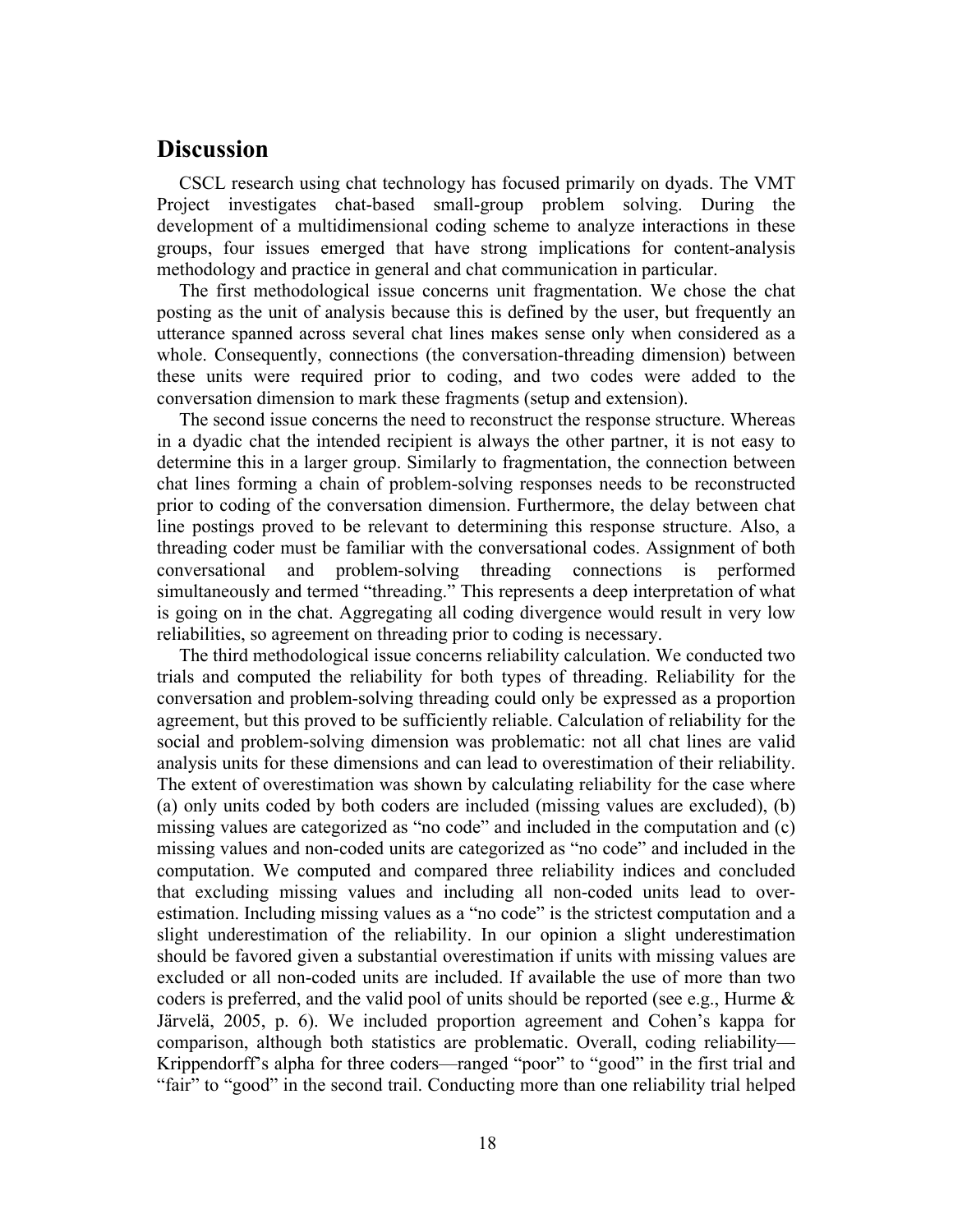to determine the impact of refinements (rewording definitions and changes to rules) and to assess reliability stability.

The fourth methodological issue concerns validity. Reliability is only one aspect of a coding scheme—addressing the extent to which the coding can be reproduced and it should not be mistaken for validity. The VMT coding is explorative and draws on prior studies with content analysis, conversation analysis and ethnographic perspectives, which may have introduced some imbalance. Most codes are based on prior studies, but several codes emerged from working with the data. We spent considerable effort to establish the dimensions' independence, but were unable to achieve that. In principle this was due to codes such as explain, critique and elaborate that are historically connected to problem-solving rather than social issues. In reporting on an early stage in the VMT iterative, evolutionary design-based research of the VMT Project, we are not claiming that our coding scheme is the ultimate solution. It provided a starting point, based on our knowledge of existing coding schemes, some modification based on our research interests and on an inductive, grounded-research approach taken during the development and refinement of the scheme. We would certainly use a different set of codes now, based on our evolving understanding of the VMT student experience.

We found that students working in our chat environment developed methods of interacting that were not adequately captured—let alone explained—by codes adopted from the work of researchers investigating other media or from *a priori* theories of interaction. For instance, we determined that "math proposal adjacency pairs" often play a distinctive driving role in our math chats (Stahl, 2006b). Ethnomethodologically-informed design-based research needs to grasp the methods that participants creatively invent in response to innovative learning situations and technologies; they cannot simply reduce everything to instances of codes of actions generalized from past studies.

Finally, we are particularly interested in group cognition taking place at the group unit of analysis, while coding schemes generally focus on the individual. For instance, we look at problem solving by the group as a whole. Our coding scheme tried to capture group phenomena like proposal bid-and-uptake or interaction question-and-answer by coding these as sequences of individual contributions (e.g., offer followed by response). The format of chat logs and the traditions of coding practice misled us to fragment group interactions into individual contributions. We turned to conversation analysis to allow us to look at paired interactions and longer sequences as atomic elements of chats.

As the VMT environment evolved and incorporated a shared whiteboard, graphical referencing, math symbols and other functionality, even our multidimensional coding of utterances could not capture the increasingly complex and innovative interactions (e.g., in Chapter 7). To understand the unique behaviors as students adapt to the new environment—custom technology, pedagogical guidance, open-ended math worlds—we need to look closely at the design of unique group interactions, and not simply code them with pre-existing codes, no matter how multidimensional and reliable. While general codes can be applied to many of these phenomena, they do not capture what is new, as required for design-based research.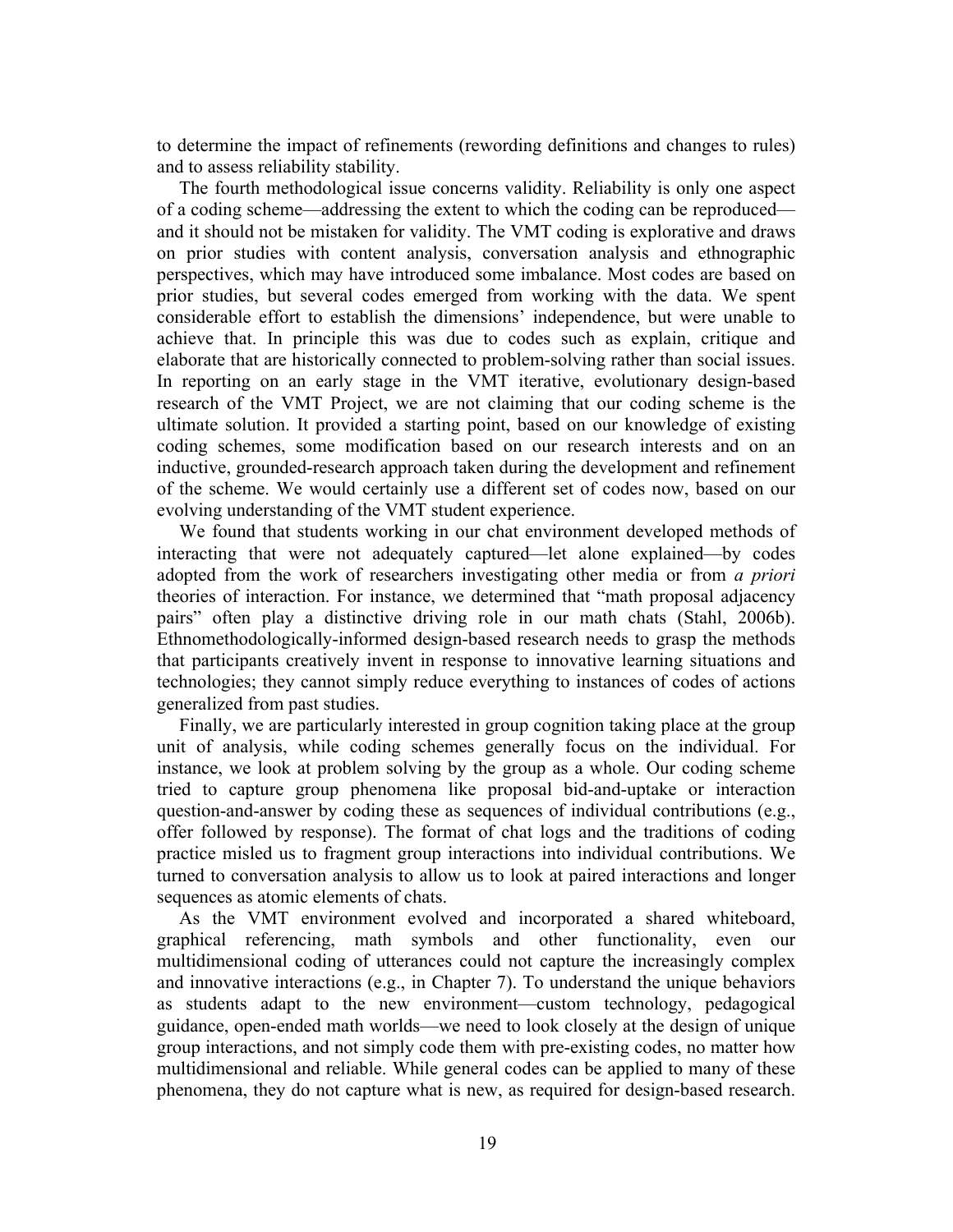Reducing the chat to a sequence of codes that are general enough to be applied reliably can eliminate the content and details that are of particular interest (Stahl, 2006a, Chapter 10). This is a paradox of reliable and valid coding efforts in exploratory CSCL research.

# **References**

- Andriessen, J., Baker, M., & Suthers, D. (Eds.). (2003). *Arguing to learn: Confronting cognitions in computer-supported collaborative learning environments*. Dordrecht, Netherlands: Kluwer Academic Publishers. Computer-supported collaborative learning book series, vol 1.
- Artstein, R., & Poesio, M. (2005). *Kappa3 = alpha (or beta) (NLE technical note 05-1)*: University of Essex: Natural Language Engineering and Web Applications Group.
- Baker, M., Andriessen, J., Lund, K., Van Amelsvoort, M., & Quignard, M. (2007). Rainbow: A framework for analysing computer-mediated pedagogical debates. *International Journal of Computer-Supported Collaborative Learning, 2*, 315-357.
- Barron, B. (2003). When smart groups fail. *The Journal of the Learning Sciences, 12*(3), 307-359.
- Beers, P. J., Boshuizen, H. P. A., Kirschner, P. A., & Gijselaers, W. (2005). Computer support for knowledge construction in collaborative learning environments. *Computers in Human Behavior, 21*, 623-643.
- Beers, P. J., Boshuizen, H. P. A., Kirschner, P. A., & Gijselaers, W. H. (2007). The analysis of negotiation of common ground in CSCL. *Learning & Instruction, 17*, 427-435.
- Chi, M. T. H. (1997). Quantifying qualitative analysis of verbal data: A practical guide. *The Journal of the Learning Sciences,, 6*, 271-315.
- Chiu, M. M., & Khoo, L. (2003). Rudeness and status effects during group problem solving: Do they bias evaluations and reduce the likelihood of correct solutions? . *Journal of Educational Psychology, 95*, 506-523.
- Cress, U. (2008). The need for considering multilevel analysis in CSCL research: An appeal for more advanced statistical methods. *International Journal of Computer-Supported Collaborative Learning, 3*, 69-84.
- De Wever, B., Schellens, T., Valcke, M., & Van Keer, H. (2006). Content analysis schemes to analyze transcripts of online asynchronous discussion groups: A review. *Computers & Education, 46*, 6-28.
- Fischer, F., Bruhn, J., Gräsel, C., & Mandl, H. (2002). Fostering collaborative knowledge construction with visualization tools. *Learning and Instruction. Special issue on measurement challenges in collaborative learning research, 12*, 213–232.
- Fischer, F., & Mandl, H. (2005). Knowledge convergence in computer-supported collaborative learning: The role of external representation tools. *The Journal of the Learning Sciences, 14*, 405-441.
- Gunawardena, C. N., Lowe, C. A., & Anderson, T. (1997). Analysis of a global online debate and the development of an interaction analysis model for examining social construction of knowledge in computer conferencing. *Journal of Educational Computing Research, 17*, 397-343.
- Henri, F. (1992). Computer conferencing and content analysis. In A. Kaye (Ed.), *Collaborative learning through computer conferencing: The Najaden papers* (pp. 117- 136). London, UK: Spinger Verlag.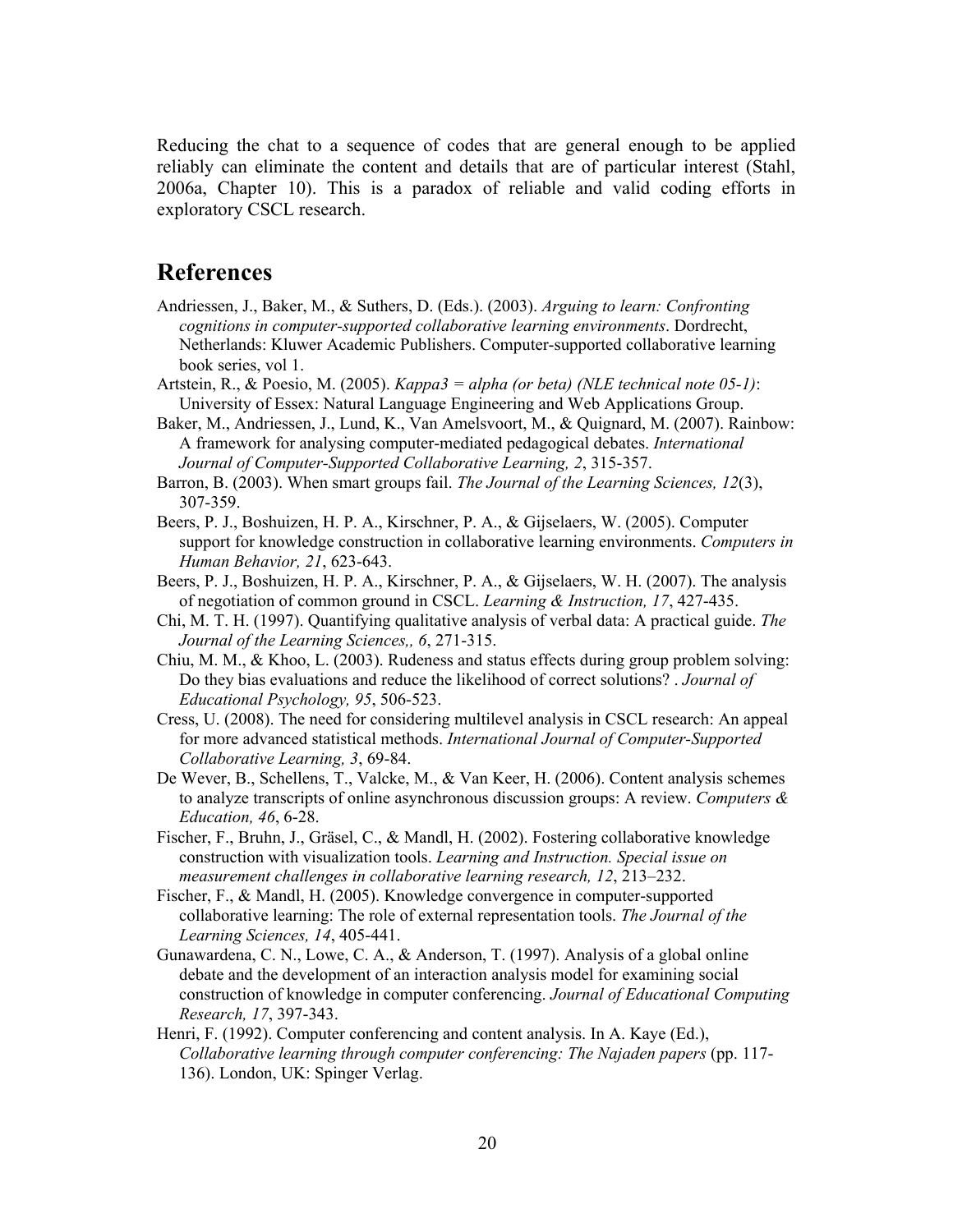- Hmelo-Silver, C. (2003). Analyzing collaborative knowledge construction: Multiple methods for integrated understanding. *Computers & Education, 41*, 397-420.
- Hurme, T. R., & Järvelä, S. (2005). Students' activity in computer-supported collaborative problem solving in mathematics. *International Journal of Computers for Mathematical Learning, 10*, 49-73.
- Jonassen, D. H., & Kwon, H. I. (2001). Communication patterns in computer mediated and face-to-face group problem solving. *Educational Technology Research & Development, 49*, 35-51.
- Krippendorff, K. (2004). Reliability in content analysis: Some common misconceptions and recommendations. *Human Communication Research, 30*, 411-433.
- Landis, J., & Koch, G. (1977). The measurement of observer agreement for categorical data. *Biometrics, 33*, 159-174.
- Messick, S. (1989). Meaning and values in test validation: The science and ethics of assessment. *Educational Researcher, 18*(2), 5-11.
- Messick, S. (1995). Validity of psychological assessment: Validation of inferences from persons' responses and performances as scientific inquiry into score meaning. *American Psychologist, 50*, 741-749.
- Neuendorf, K. A. (2002). *The content analysis guidebook*. Thousand Oaks, CA: Sage.
- Oortwijn, M. B., Boekaerts, M., Vedder, P., & Strijbos, J. W. (2008). Helping behaviour during cooperative learning and learning gains: The role of the teacher and of pupils' prior knowledge and ethnic background. *Learning & Instruction, 18*, 146-159.
- Polya, G. (1945/1973). *How to solve it: A new aspect of mathematical method*. Princeton, NJ: Princeton University Press.
- Renninger, K. A., & Farra, L. (2003). Mentor-participant exchange in the ask Dr. Math service: Design and implementation considerations. In M. Mardis (Ed.), *Digital libraries as complement to k-12 teaching and learning* (pp. 159-173): ERIC Monograph Series.
- Riffe, D., Lacy, S., & Fico, F. G. (1998). *Analyzing media messages: Using quantitative content analysis in research*. Mahwah, NJ: Lawrence Erlbaum Associates.
- Rourke, L., & Anderson, T. (2004). Validity in quantitative content analysis. *Educational Technology Research & Development, 52*, 5-18.
- Rourke, L., Anderson, T., Garrison, D. R., & Archer, W. (2001). Methodological issues in the content analysis of computer conference transcripts. *International Journal of Artificial Intelligence in Education, 12*, 8-22.
- Schellens, T., & Valcke, M. (2005). Collaborative learning in asynchronous discussion groups: What about the impact on cognitive processing? *Computers in Human Behavior, 21*, 957-975.
- Sfard, A., & McClain, K. (2003). Analyzing tools: Perspectives on the role of designed artifacts in mathematics learning. *The Journal of the Learning Sciences, 11*(2 & 3).
- Stahl, G. (2006a). *Group cognition: Computer support for building collaborative knowledge*. Cambridge, MA: MIT Press. Retrieved from http://GerryStahl.net/mit/.
- Stahl, G. (2006b). Sustaining group cognition in a math chat environment. *Research and Practice in Technology Enhanced Learning (RPTEL), 1*(2), 85-113. Retrieved from http://GerryStahl.net/pub/rptel.pdf.
- Stahl, G., Koschmann, T., & Suthers, D. (2006). Computer-supported collaborative learning: An historical perspective. In R. K. Sawyer (Ed.), *Cambridge handbook of the learning sciences* (pp. 409-426). Cambridge, UK: Cambridge University Press. Retrieved from http://GerryStahl.net/cscl/CSCL\_English.pdf in English, http://GerryStahl.net/cscl/CSCL\_Chinese\_simplified.pdf in simplified Chinese, http://GerryStahl.net/cscl/CSCL\_Chinese\_traditional.pdf in traditional Chinese,